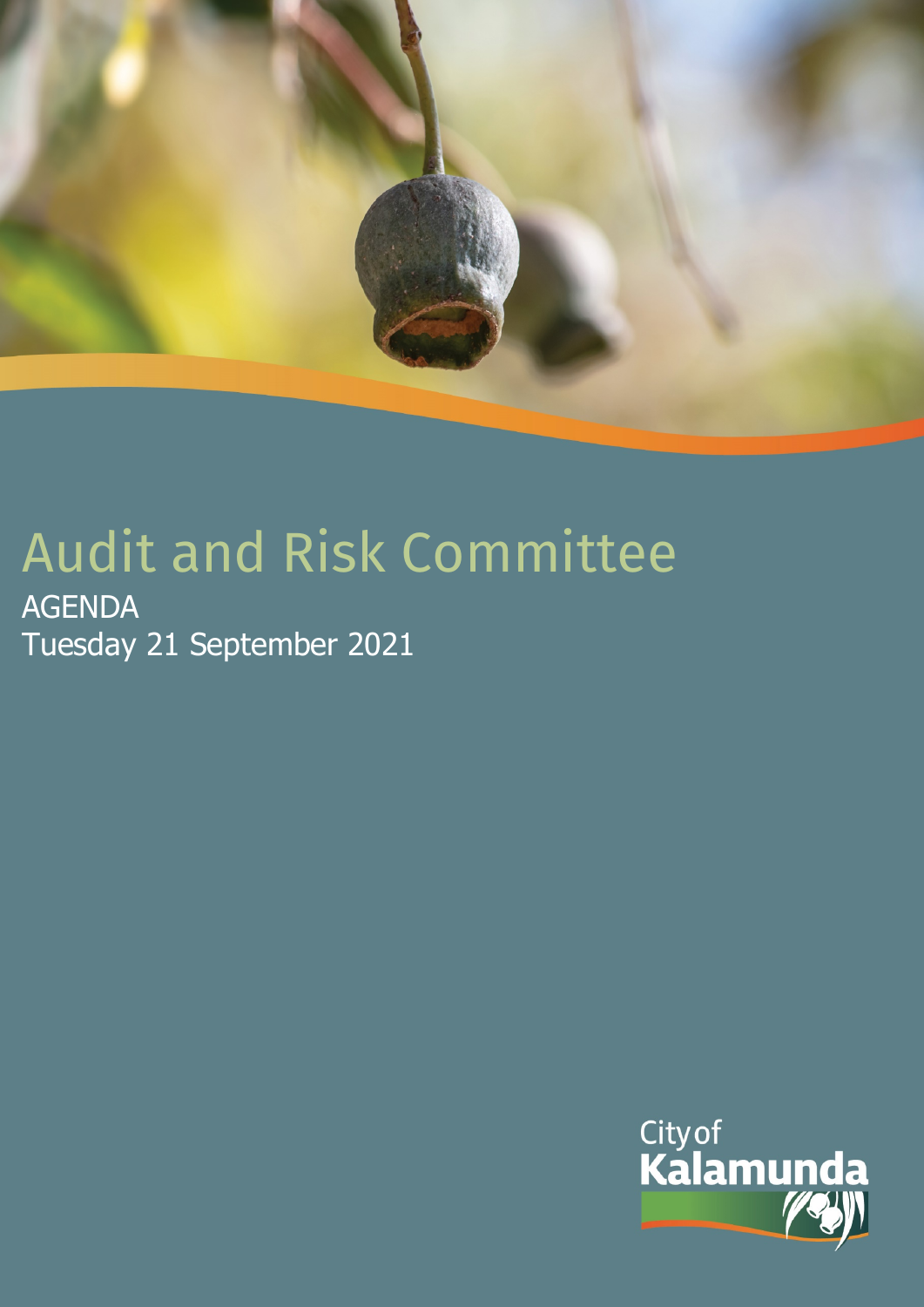#### **NOTICE OF MEETING AUDIT & RISK COMMITTEE**

Dear Councillors

Notice is hereby given that the next meeting of the Audit & Risk Committee will be held in the Council Chambers, Administration Centre, 2 Railway Road, Kalamunda on **Tuesday 21 September 2021 at 6.30pm**.

Rhonda Hardy **Chief Executive Officer** 16 September 2021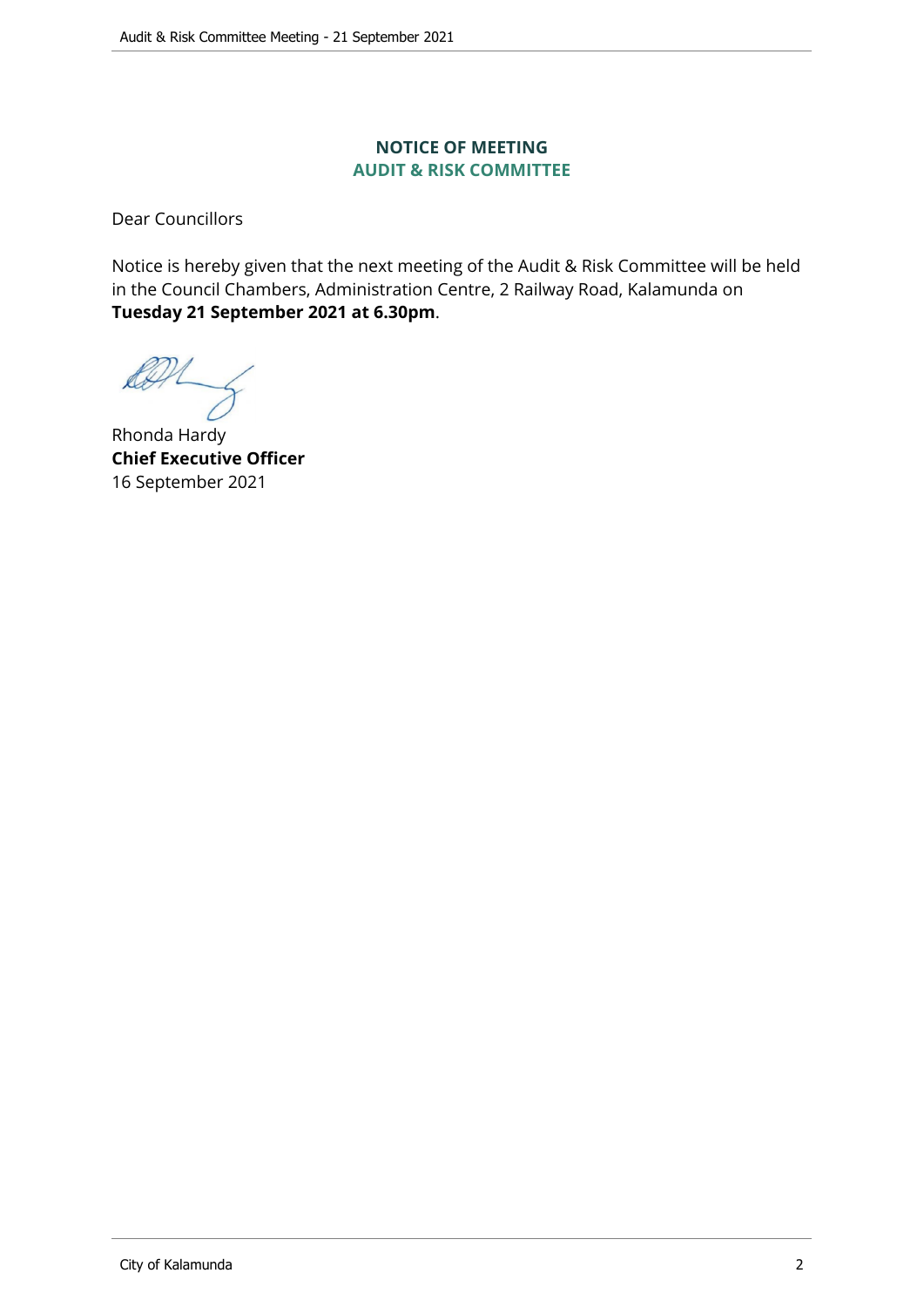# **Our Vision**



## **Connected Communities, Valuing Nature** and Creating our Future Together

#### **Core Values**

Service: We demonstrate a 'can do' attitude, we listen, we understand, and we go above and beyond when we serve others.

Professionalism: We look, speak, act & do what it takes to show others we are reliable, respectful and competent.

Quality: We think clearly, plan mindfully, act decisively, measure carefully and review regularly everything we do.

#### **Aspirational Values**

Courage: We make brave decisions and take calculated risks to lead us to a bold and bright future. We show courage in our pursuit for the protection of the environment, for the well being of our people and to support the economy.

Diversity: We challenge ourselves by keeping our minds open and looking for all possibilities and opportunities.

Innovation: We believe in a workplace where you're safe to try new thingswhere we can push the boundaries of the norm and learn from things that don't always go according to plan. We strive for a just and blameless culture that respects people as individuals and paves the way to genuine learning and improvement.

Our simple guiding principle will be to ensure everything we do will make the City of Kalamunda socially, environmentally and economically sustainable.

kalamunda.wa.gov.au

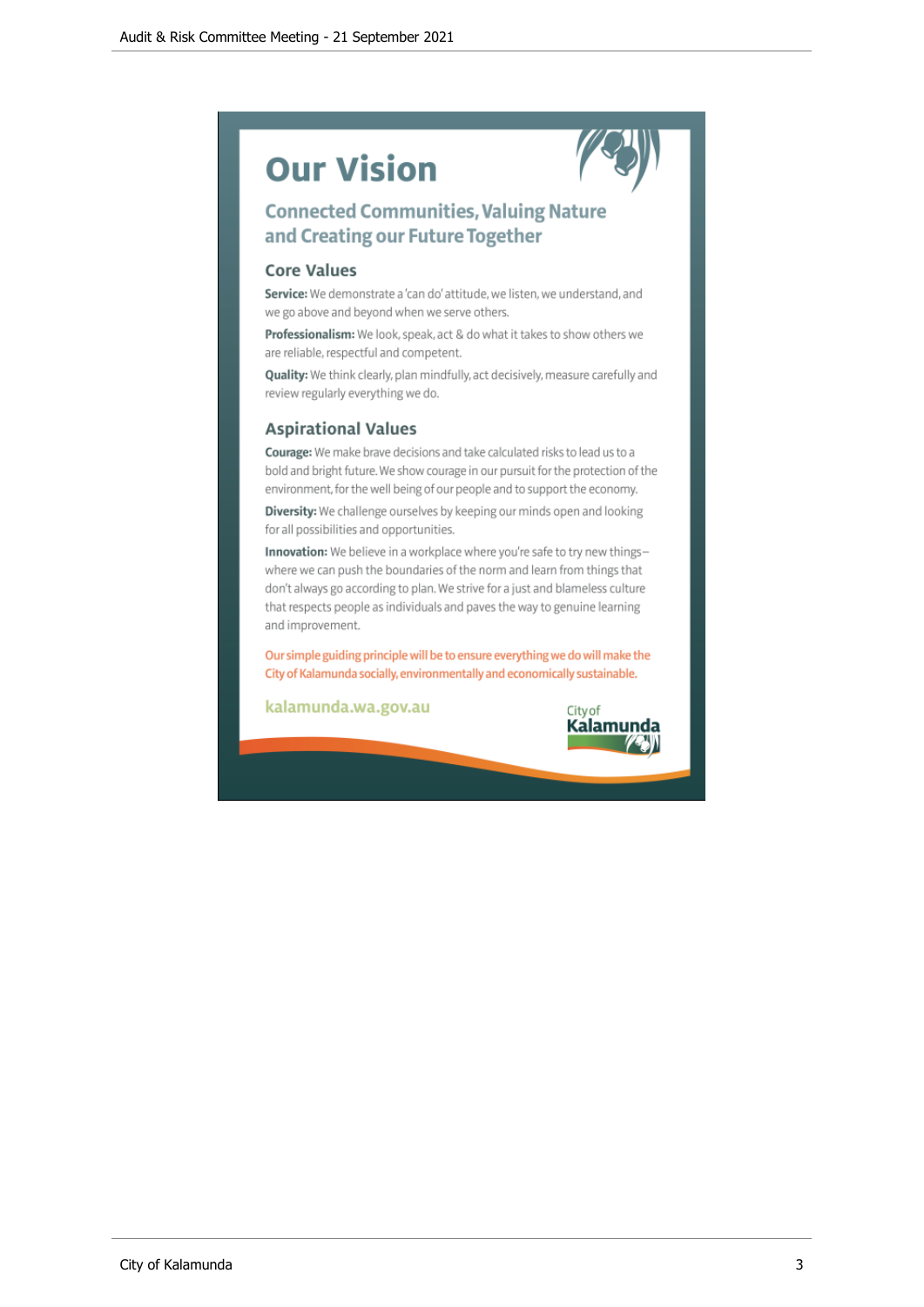#### **INFORMATION FOR THE PUBLIC ATTENDING COUNCIL MEETINGS**

Welcome to this evening's meeting. The following information is provided on the meeting and matters which may affect members of the public.

If you have any queries related to procedural matters, please contact a member of staff.

# <sub>City of</sub><br>**Kalamunda Cr Brooke Rhonda Hardy** Staff **Staff CEO O'Donnell Presiding Member Cr Margaret Thomas Cr John Giardina Cr Kathy Ritchie Cr Janelle Sewell Cr Cameron Blair Cr Geoff Stallard Cr Lesley Boyd Cr Dylan O'Connor Cr Lisa Cooper Cr Mary Cannon Cr Sue Bilich Members** of the Press **Public Gallery**

#### **Council Chambers – Seating Layout**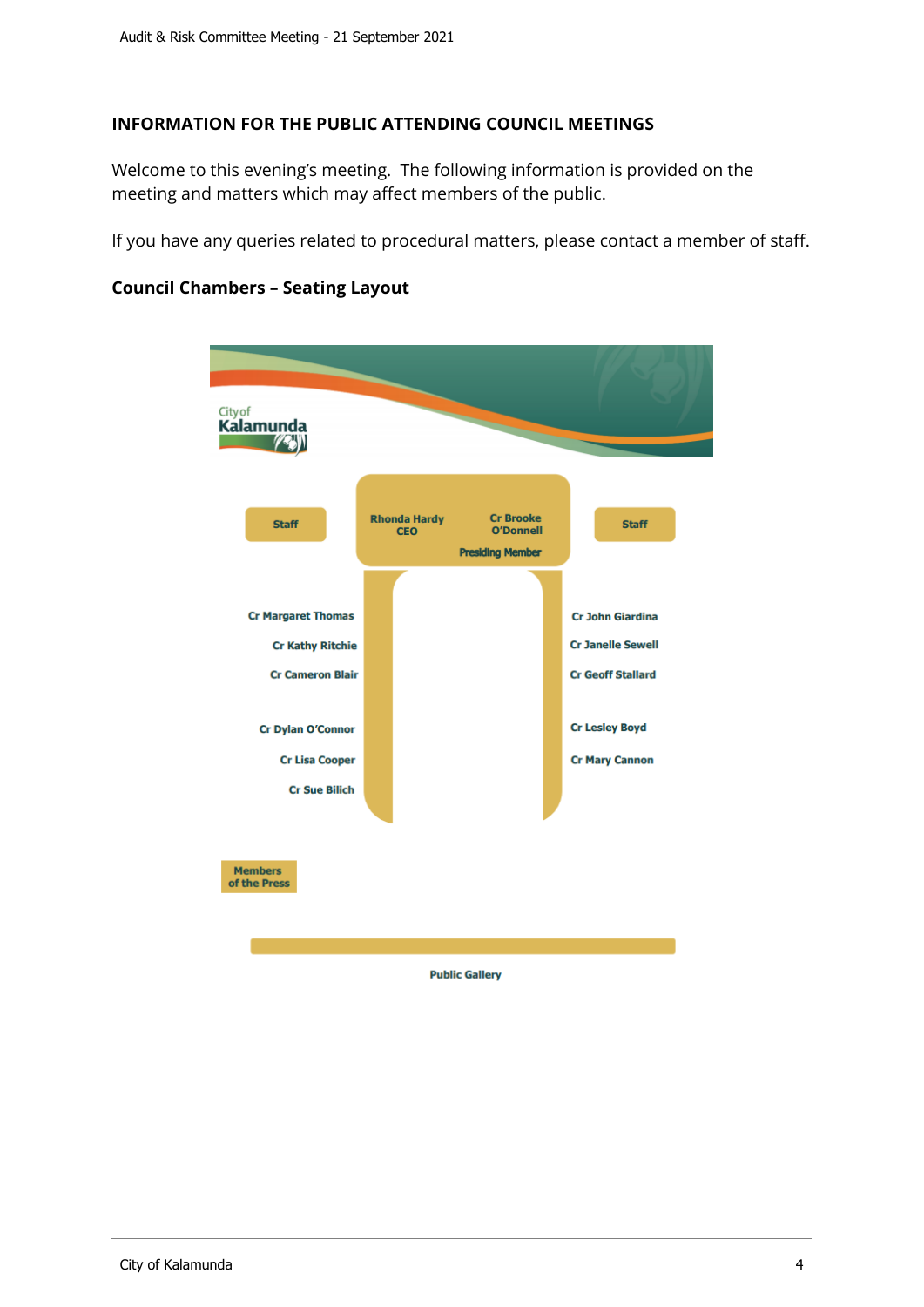#### **Audit & Risk Committee Meeting Procedure**

- 1. Audit & Risk Committee has a membership of all Councillors.
- 2. The Committee makes recommendations only to Full Council (held on the fourth Tuesday of each month at 6.30pm)
- 3. All other arrangements are in general accordance with Council's Audit & Risk Committee Terms of Reference February 2013.

#### **Acknowledgement of Traditional Owners**

We wish to acknowledge the traditional custodians of the land we are meeting on, the Whadjuk Noongar people. We wish to acknowledge their Elders' past, present and future and respect their continuing culture and the contribution they make to the life of this City and this Region.

# **Emergency Procedures**

**Please view the position of the Exits, Fire Extinguishers and Outdoor Assembly Area as displayed on the wall of Council Chambers.**

**In case of an emergency follow the instructions given by City Personnel.** 

**We ask that you do not move your vehicle as this could potentially block access for emergency services vehicles.** 

**Please remain at the assembly point until advised it is safe to leave.**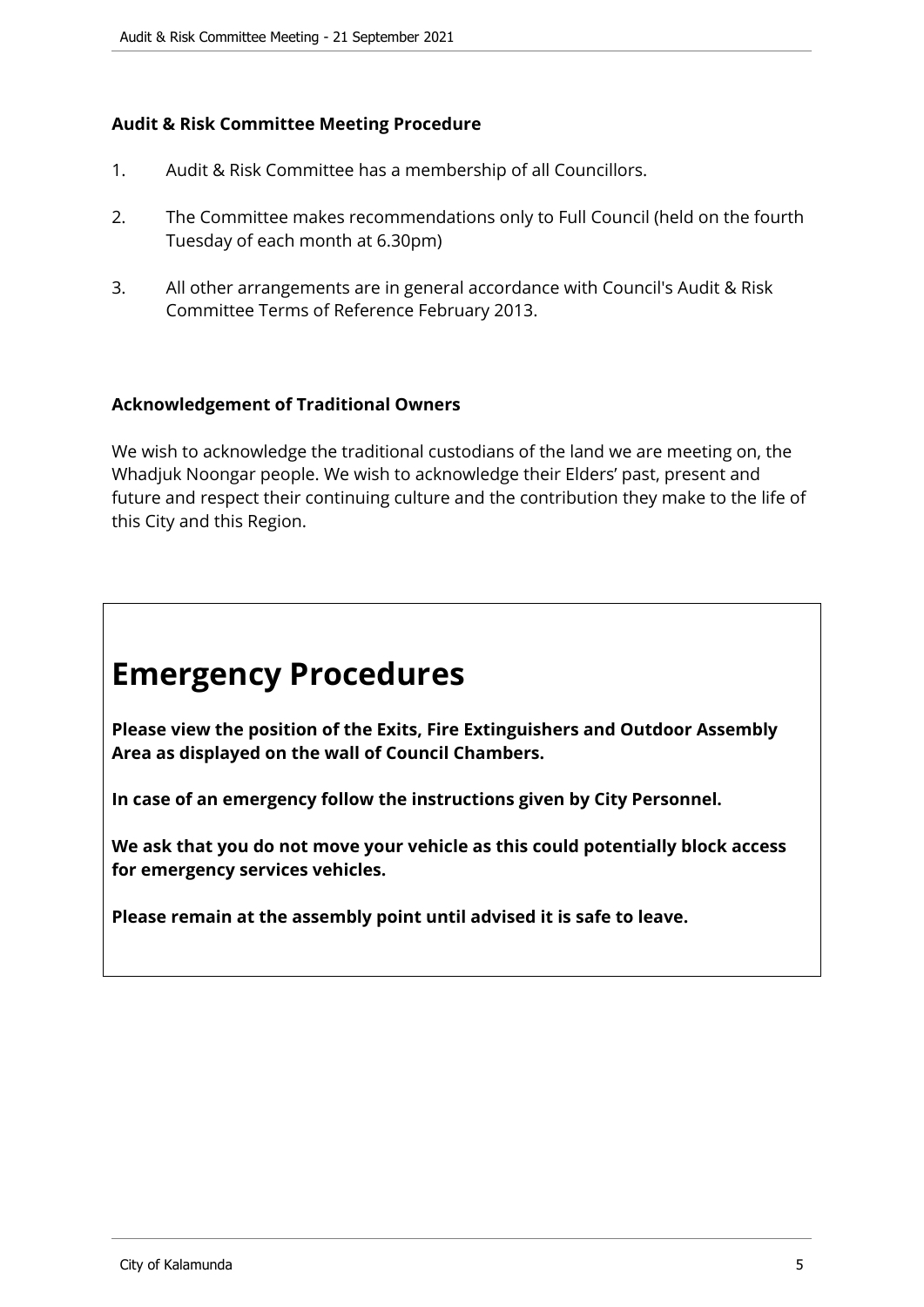#### **INDEX**

| 1. |                                                                              |  |
|----|------------------------------------------------------------------------------|--|
| 2. | Attendance, Apologies and Leave of Absence Previously Approved 7             |  |
| З. |                                                                              |  |
| 4. |                                                                              |  |
| 5. |                                                                              |  |
| 6. |                                                                              |  |
| 7. |                                                                              |  |
| 8. |                                                                              |  |
| 9. |                                                                              |  |
|    |                                                                              |  |
|    |                                                                              |  |
|    | 9.1.2. External Audit - Interim Findings for the year ending 30 June 2021 16 |  |
|    |                                                                              |  |
|    |                                                                              |  |
|    |                                                                              |  |
|    |                                                                              |  |
|    | 13. Urgent Business Approved by the Presiding Member or by Decision 26       |  |
|    |                                                                              |  |
|    |                                                                              |  |
|    |                                                                              |  |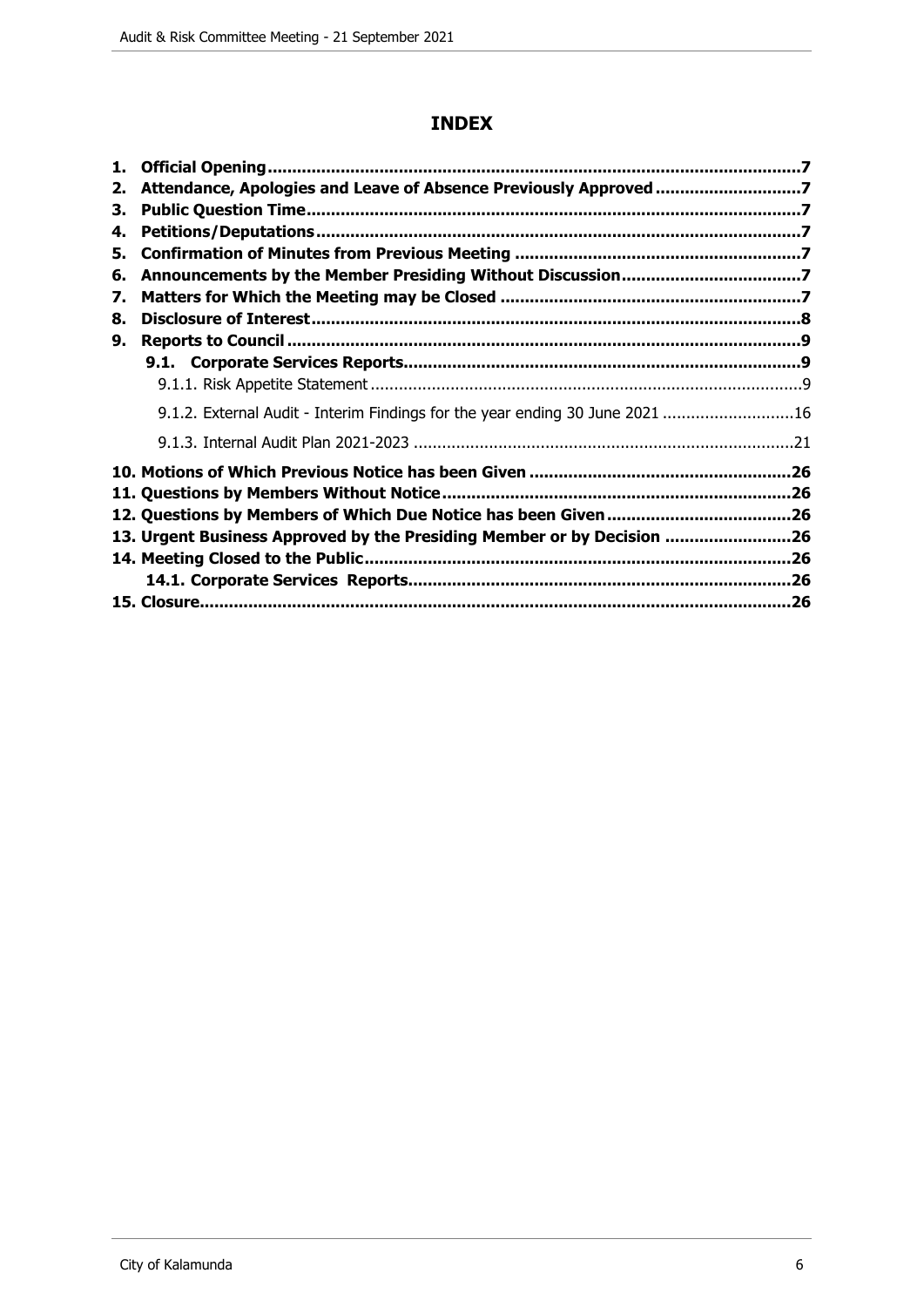#### <span id="page-6-0"></span>**1. Official Opening**

#### <span id="page-6-1"></span>**2. Attendance, Apologies and Leave of Absence Previously Approved**

#### <span id="page-6-2"></span>**3. Public Question Time**

#### **3.1. Questions Taken on Notice at Previous Meeting**

#### **3.2. Public Question Time**

*A period of not less than 15 minutes is provided to allow questions from the gallery on matters relating to the functions of Council. For the purposes of Minuting, these questions and answers will be summarised.*

#### <span id="page-6-3"></span>**4. Petitions/Deputations**

#### <span id="page-6-4"></span>**5. Confirmation of Minutes from Previous Meeting**

5.1 That the Minutes of the Audit & Risk Committee Meeting held on 16 March 2021, as published and circulated, are confirmed as a true and accurate record of the proceedings.

Moved:

Seconded:

Vote:

#### **Statement by Presiding Member**

*"On the basis of the above Motion, I now sign the Minutes as a true and accurate record of the meeting of 16 March."*

#### <span id="page-6-5"></span>**6. Announcements by the Member Presiding Without Discussion**

#### <span id="page-6-6"></span>**7. Matters for Which the Meeting may be Closed**

7.1 Item 9.1.2 External Audit - Interim Findings for the year ending 30 June 2021 -Confidential Attachment 1. City of Kalamunda – Planning Summary 2021 and Confidential Attachment 2. City of Kalamunda – Interim Audit Findings for the year ending 30 June 2020. Reason for Confidentiality: *Local Government Act 1995 (WA) Section 5.23 (2) (f) - "a matter that if disclosed, could be reasonably expected to - (i) impair the effectiveness of any lawful method or procedure for preventing, detecting, investigating or dealing with any contravention or possible contravention of the law; (ii) endanger the security of the local government's property; or*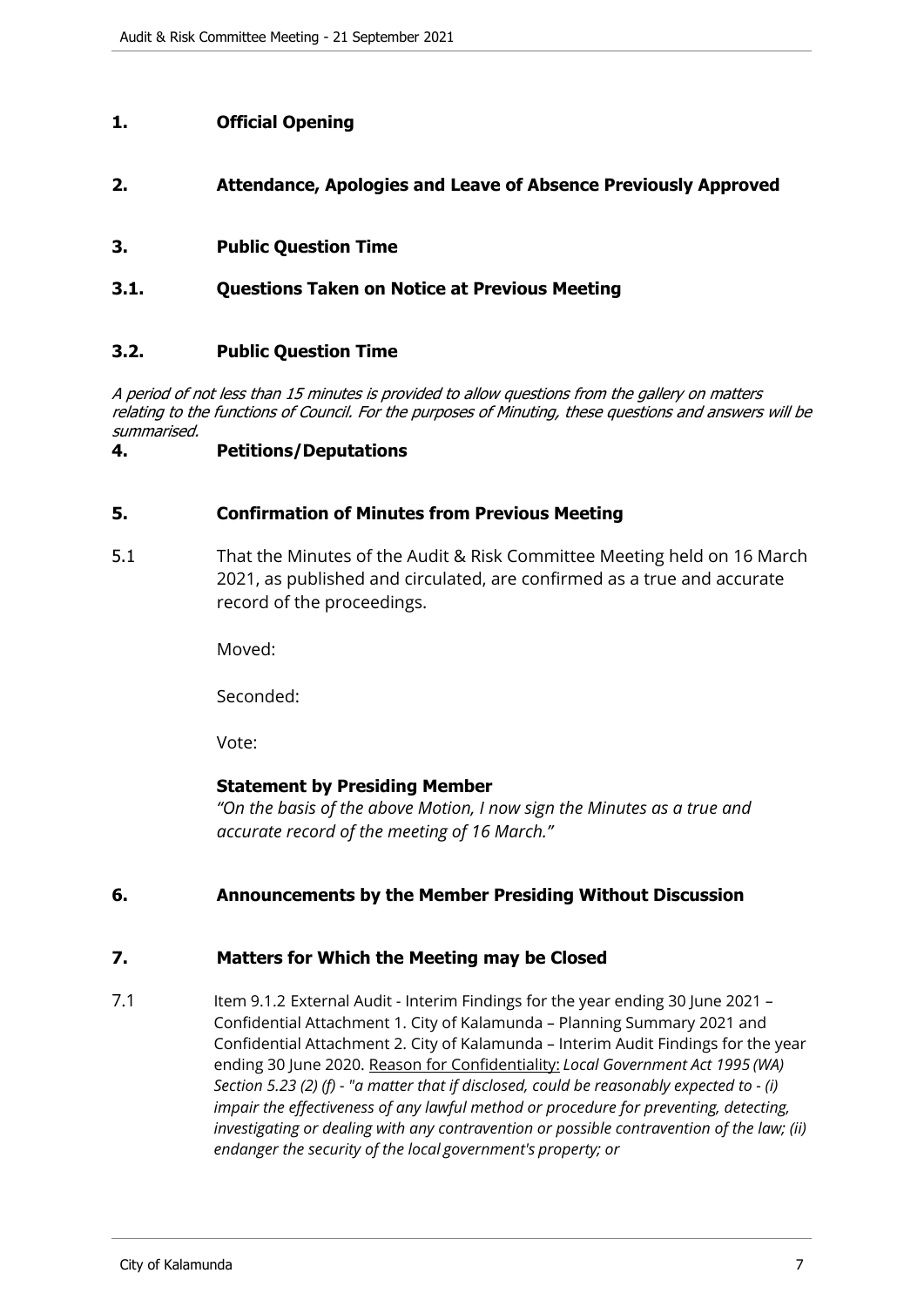7.2 Item 9.1.3 Internal Audit Plan 2021 to 2023 – Confidential Attachment 1. Internal Audit Charter and Confidential Attachment 2. Strategic Internal Audit Plan 2021- 2023. Reason for Confidentiality: *Local Government Act 1995 (WA) Section 5.23 (2) (f) - "a matter that if disclosed, could be reasonably expected to - (i) impair the effectiveness of any lawful method or procedure for preventing, detecting, investigating or dealing with any contravention or possible contravention of the law; (ii) endanger the security of the local government's property; or (iii) prejudice the maintenance or enforcement of a lawful measure for protecting public safety". (iii) prejudice the maintenance or enforcement of a lawful measure for protecting public safety".*

#### <span id="page-7-0"></span>**8. Disclosure of Interest**

#### **8.1. Disclosure of Financial and Proximity Interests**

- a. Members must disclose the nature of their interest in matter to be discussed at the meeting. (Section 5.56 of the *Local Government Act 1995*.)
- b. Employees must disclose the nature of their interest in reports or advice when giving the report or advice to the meeting. (Section 5.70 of the *Local Government Act 1995*.)

#### **8.2. Disclosure of Interest Affecting Impartiality**

a. Members and staff must disclose their interest in matters to be discussed at the meeting in respect of which the member or employee had given or will give advice.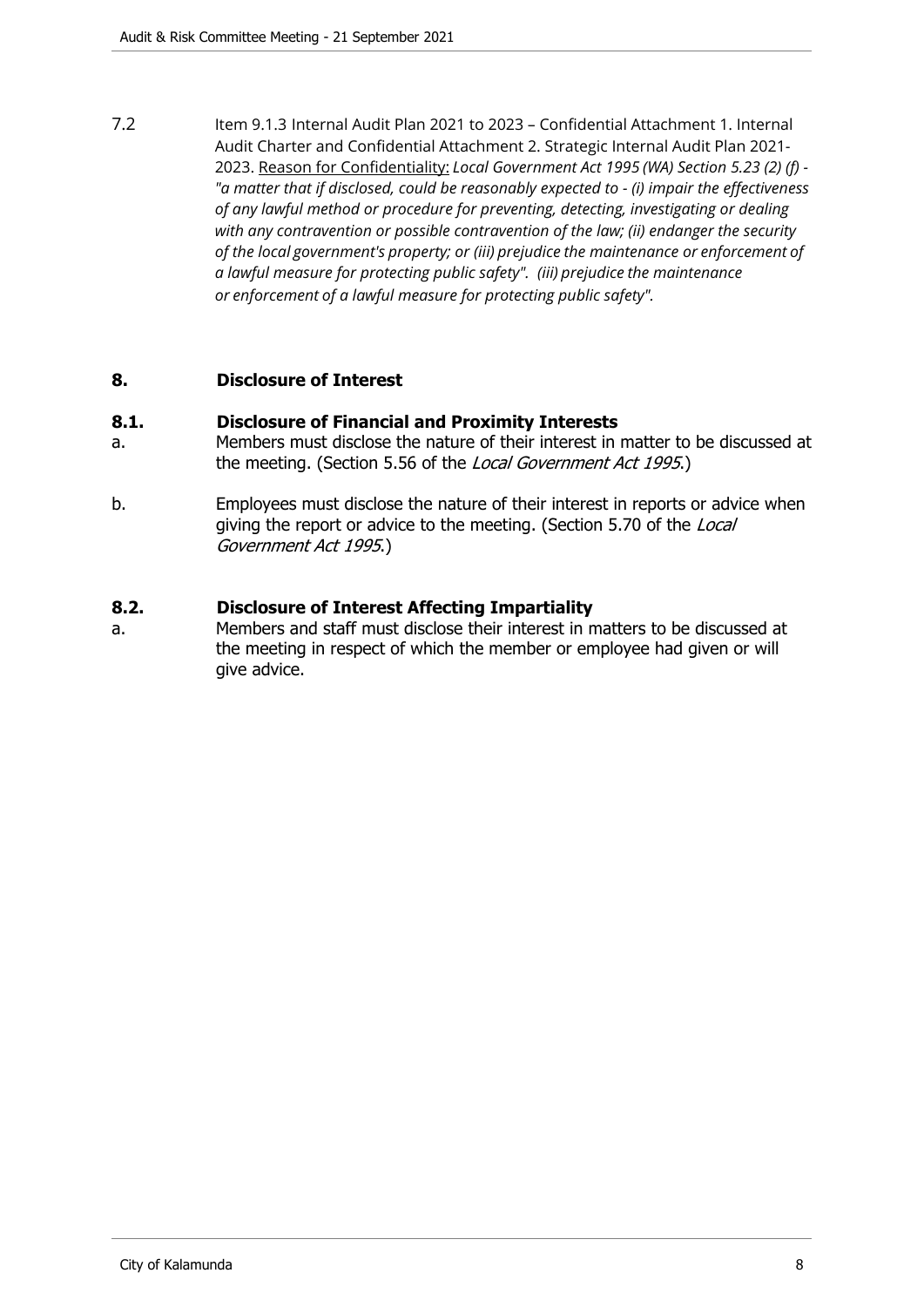#### <span id="page-8-0"></span>**9. Reports to Council**

#### <span id="page-8-1"></span>**9.1. Corporate Services Reports**

#### <span id="page-8-2"></span>**9.1.1. Risk Appetite Statement**

#### *Declaration of financial / conflict of interests to be recorded prior to dealing with each item.*

|           |                                   | Previous Items                         |                   | OCM 46/2018, OCM 155/2018, OCM 219/2018; OCM<br>204/2019                                                                                                                                                                                                                                                                                                                                                                           |
|-----------|-----------------------------------|----------------------------------------|-------------------|------------------------------------------------------------------------------------------------------------------------------------------------------------------------------------------------------------------------------------------------------------------------------------------------------------------------------------------------------------------------------------------------------------------------------------|
|           | Directorate<br>Applicant<br>Owner | <b>Business Unit</b><br>File Reference | N/A<br>N/A<br>N/A | Corporate Services<br>Corporate Services                                                                                                                                                                                                                                                                                                                                                                                           |
|           |                                   | Attachments                            | 1.                | City of Kalamunda Risk Appetite Statement<br>$[9.1.1.1 - 7$ pages]                                                                                                                                                                                                                                                                                                                                                                 |
|           | <b>TYPE OF REPORT</b>             |                                        |                   |                                                                                                                                                                                                                                                                                                                                                                                                                                    |
| $\bullet$ | Advocacy                          |                                        |                   | When Council is advocating on behalf of the community to<br>another level of government/body/agency                                                                                                                                                                                                                                                                                                                                |
| ♦         | Executive                         | and budgets                            |                   | When Council is undertaking its substantive role of direction<br>setting and oversight (eg accepting tenders, adopting plans                                                                                                                                                                                                                                                                                                       |
| $\bullet$ | Information                       |                                        |                   | For Council to note                                                                                                                                                                                                                                                                                                                                                                                                                |
| O         | Legislative                       |                                        |                   | Includes adopting Local Laws, Town Planning Schemes and<br>Policies. When Council determines a matter that directly<br>impacts a person's rights and interests where the principles of<br>natural justice apply. Examples include town planning<br>applications, building licences, other permits or licences<br>issued under other Legislation or matters that could be<br>subject to appeal to the State Administrative Tribunal |
|           |                                   |                                        |                   |                                                                                                                                                                                                                                                                                                                                                                                                                                    |

#### **STRATEGIC PLANNING ALIGNMENT**

*Kalamunda Advancing Strategic Community Plan to 2031*

#### **Priority 4: Kalamunda Leads**

**Objective 4.1** - To provide leadership through transparent governance. **Strategy 4.1.1** - Provide good governance.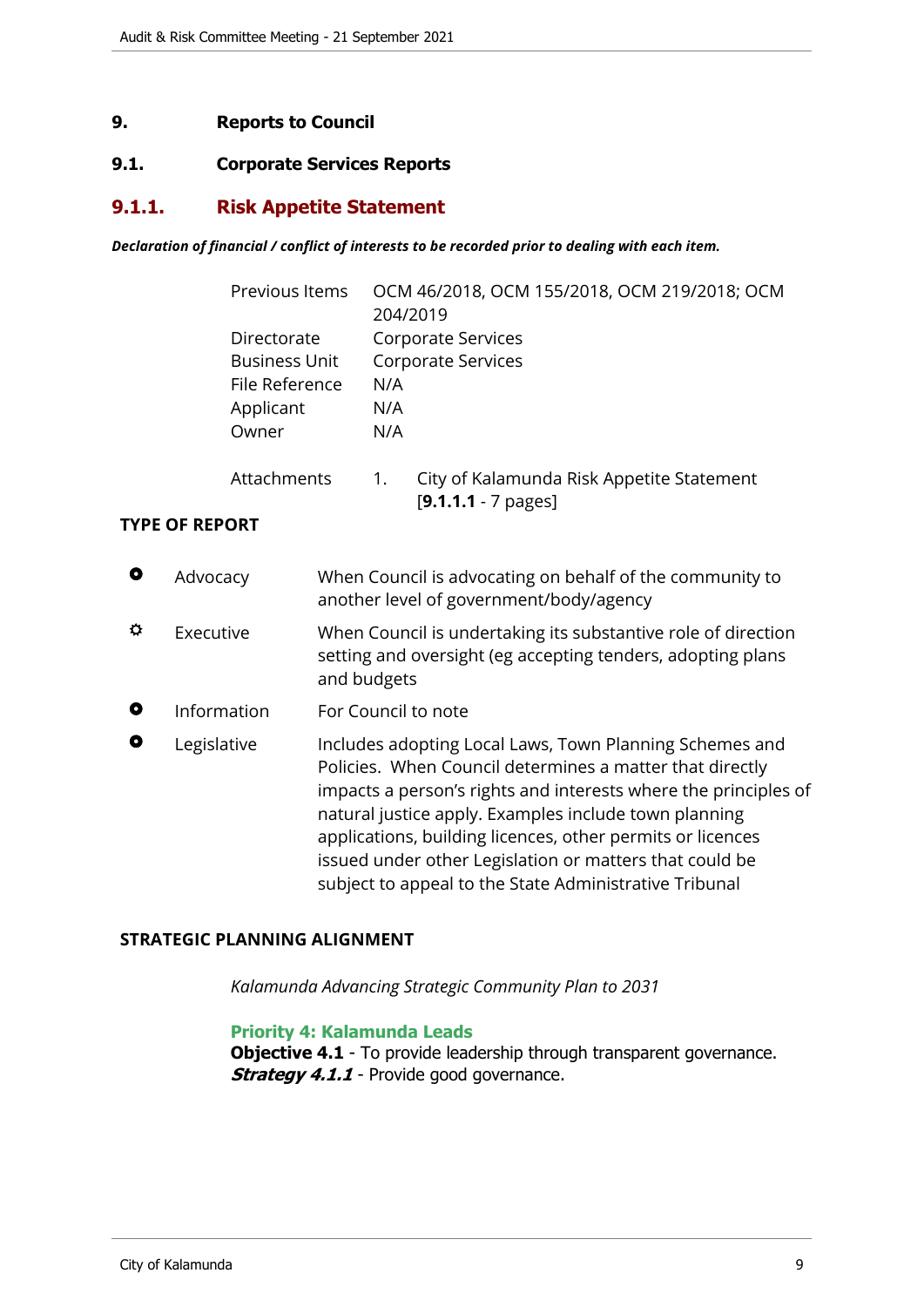#### **EXECUTIVE SUMMARY**

- 1. The purpose of this report is to seek Council endorsement of the City of Kalamunda's (City) Risk Appetite Statement.
- 2. The current Risk Appetite Statement was last considered by Council at the Audit and Risk Committee Meeting 1 December 2020 and it is necessary for it to be reviewed.
- 3. It is recommended that Council endorse the City's Risk Appetite **Statement**

#### **BACKGROUND**

- 4. Risk Management is a core component of corporate governance and an integral part of contemporary management practices. Risk Management refers to the coordination of activities that direct and control the organisation with regard to risk. It is acknowledged that Risk Management involves both the management of potentially adverse impacts together with the realisation of opportunities.
- 5. The management of risk is focused on:
	- a) maintaining high levels of integrity for services provided by the City;
	- b) protecting the City's physical, and non-physical assets including employees, elected members, financial and property;
	- c) achieving and maintaining legislative and regulatory compliance, including codes of conduct and professional standards;
	- d) creating an environment where all employees assume responsibility for the proactive management of risk; and
	- e) demonstrating transparent and responsible Risk Management processes aligned to accepted best practice so as to address uncertainty and to deliver continuous improvement.
- 6. The City's Risk Management Framework has been adopted in accordance with the Integrated Risk Management Plan and is structured around *AS/NZS/ISO 31000:2018* and the requirements under the *Local Government (Audit) Regulations 1996.*
- 7. The Risk Appetite Statement outlines the amount and types of risk that the City is willing to accept in order to achieve its strategic objectives.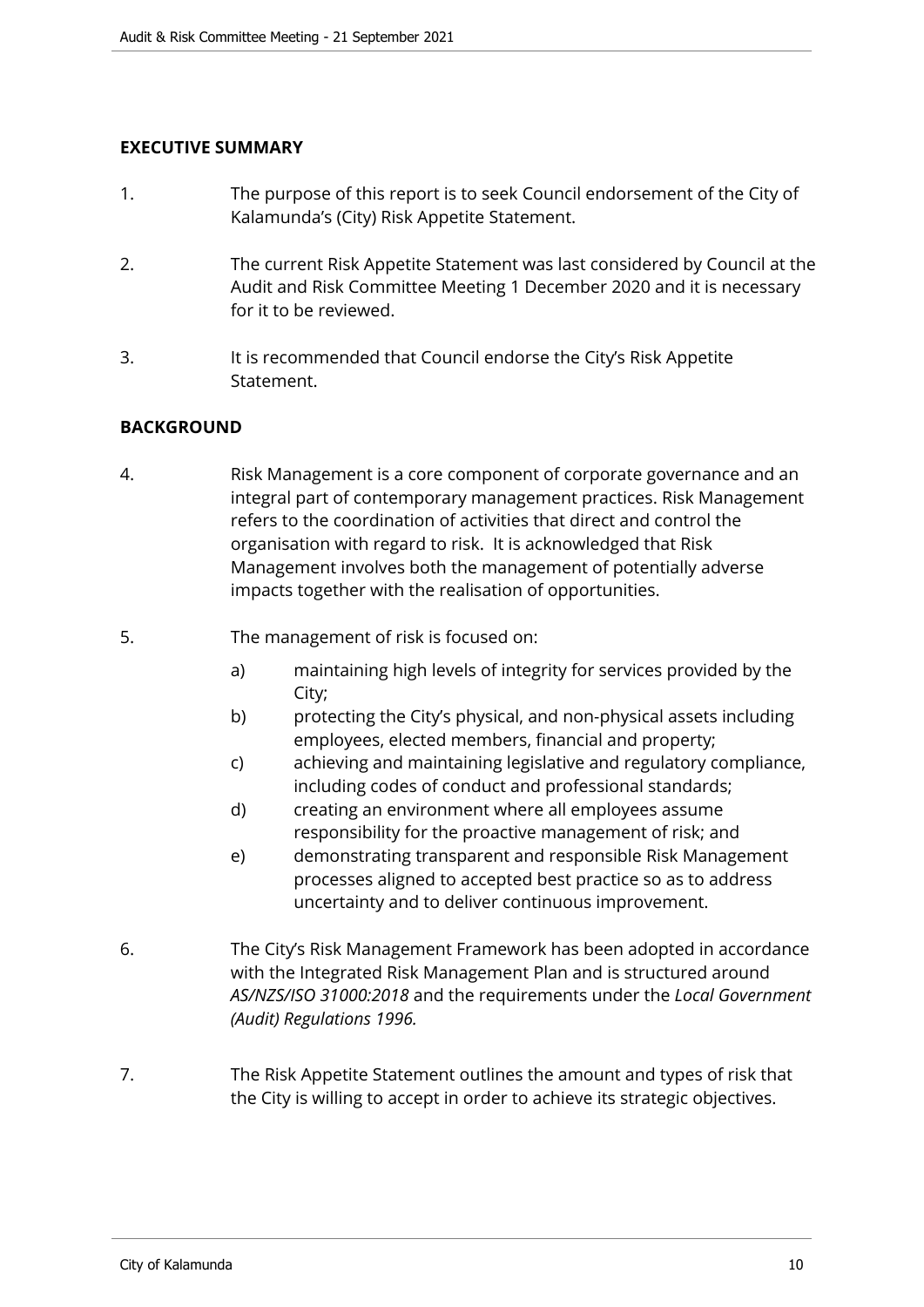#### **DETAILS AND ANALYSIS**

8. The purpose of Risk Management is the creation and protection of value. It improves performance, encourages innovation and supports the achievement of objectives. The following principles contained within (AS/NZS ISO 31000:2018) provide guidance on the characteristics of effective and efficient Risk Management and are the foundation for managing risk.

These principles are:-

- a) Integrated Risk Management is an integral part of all organisational activities.
- b) Structured and comprehensive contributing to consistent and comparable results.
- c) Customised the Risk Management Framework and process are customised and proportionate to the organisations internal and external context relating to its objectives.
- d) Inclusive appropriate and timely involvement of stakeholders enables their knowledge, views and perceptions to be considered.
- e) Dynamic risks can emerge, change or disappear as an organisations internal and external context changes. Risk Management is responsive to those changes.
- f) Best available information inputs to Risk Management are based on current and historical information as well as on future expectations. Risk Management explicitly takes into account any limitations and uncertainties associated with such information and expectations.
- g) Human and cultural factors human behaviour and culture significantly influence all aspects of Risk Management at each level and stage.
- h) Continual improvement Risk Management is continually improved through learning and experience.
- 9. Risk Management is a focal element of the City's strategy to promote accountability through good governance and robust business practices, contributing to maintaining a sustainable organisation focused on the effective management of resources and operations.
- 10. In recognising that Risk Management is integral to good business practices, Enterprise Risk Management is comprised of the following elements:
	- a) the City of Kalamunda's Risk Management Framework;
	- b) Risk Management Policy and Management Procedures;
	- c) Senior Management Team commitment to leading and championing Risk Management practices and thinking;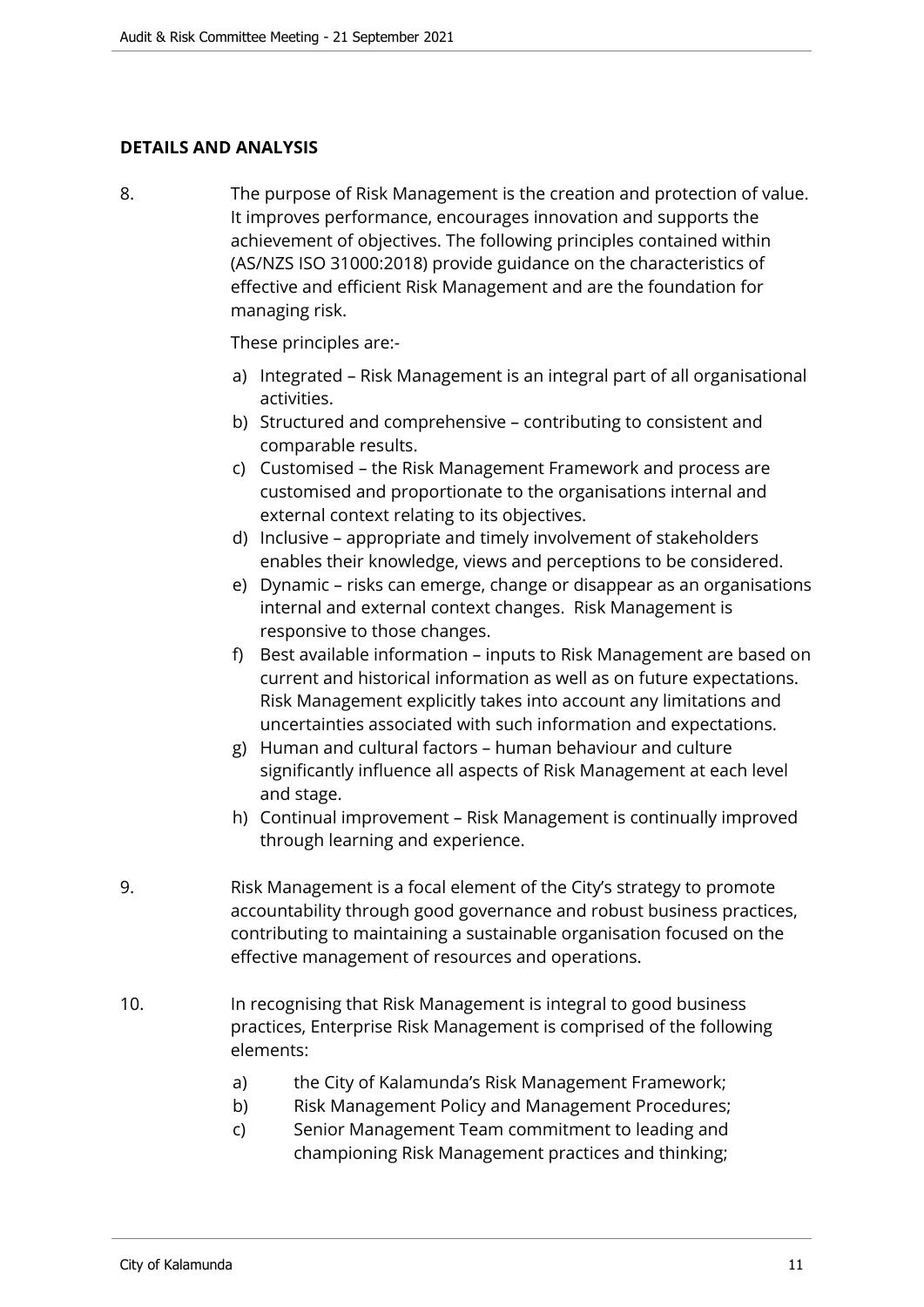- d) management systems to establish and report on the profile and treatment of risks; and
- e) broad based training and awareness raising to enhance Risk Management understanding.
- 11. The City's culture is focused on innovation and continuous improvement and delivering innovation, and it should be noted that focusing on opportunities to enhance service delivery can carry risk. It is therefore important that the City takes calculated risks by ensuring that risks are property identified, evaluated and managed to ensure that the risk exposure is acceptable.
- 12. The City's overall risk appetite is risk averse. When discussing risk appetite acceptable tolerances will be defined using the following terminology:
	- a) Low tolerance
	- b) Moderate tolerance
	- c) High tolerance
- 13. The City's Risk Appetite is assessed against the risk consequence across the following areas:
	- a) Financial
	- b) Health and Safety
	- c) Reputation
	- d) Operation
	- e) Environment
	- f) Compliance
	- g) Project
- 14. Following endorsement of the Risk Appetite Statement by Council, the City will undertake a review of the Strategic Risk Register and workshop the Strategic Risk Register with Council for their endorsement in the coming months.

#### **APPLICABLE LAW**

15. *Local Government (Audit) Regulations 1996* (WA) Amendment.

Amendments to the *Local Government (Audit) Regulations 1996* came into effect on 8 February 2013. Specifically, Regulation 17 which states:

- *"17. CEO to review certain systems and procedures*
	- *(1) The CEO is to review the appropriateness and effectiveness of a local government's systems and procedures in relation to – (a) Risk Management; and*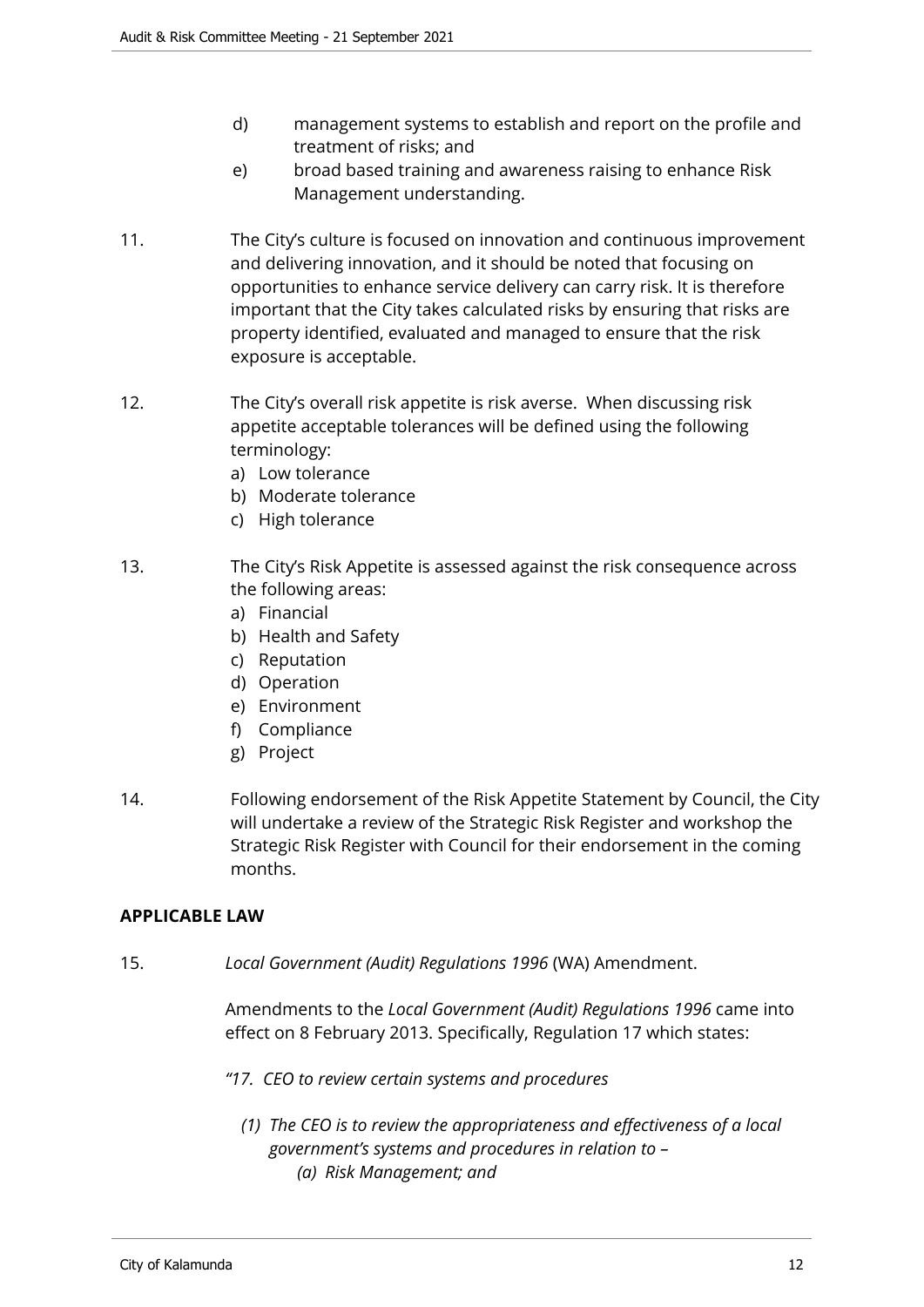- *(b) internal control; and*
- *(c) legislative compliance*
- *(2) The review may relate to any or all of the matters referred to in sub regulation (1)(a), (b) and (c), but each of those matters is to be the subject of a review at least once every 2 calendar years.*
- *(3) The CEO is to report to the audit committee the results of that review."*

In addition to the requirement for the CEO to prepare a report as outlined in Regulation 17, the Regulations also stipulate an additional responsibility for the Audit Committee as detailed in Regulation 16(c) which states the Audit Committee:

- *"(c) is to review a report given to it by the CEO under regulation 17(3) (the CEO's report) and is to –* 
	- *(i) report to the council the results of that review; and*
	- *(ii) give a copy of the CEO's report to the council."*

#### **APPLICABLE POLICY**

16. The City's Risk Profile has been developed in accordance with the Integrated Risk Management Plan and the City's Risk Management Policy (C-HR06).

#### **STAKEHOLDER ENGAGEMENT**

17. The Risk Appetite Statement was reviewed by the City's Leadership Team and is now submitted for review by Council.

#### **FINANCIAL CONSIDERATIONS**

18. Nil.

#### **SUSTAINABILITY**

#### **Social Implications**

19. Nil.

#### **Economic Implications**

20. The City's approach to risk can have economic and financial impacts on resultant outcomes from taking risks.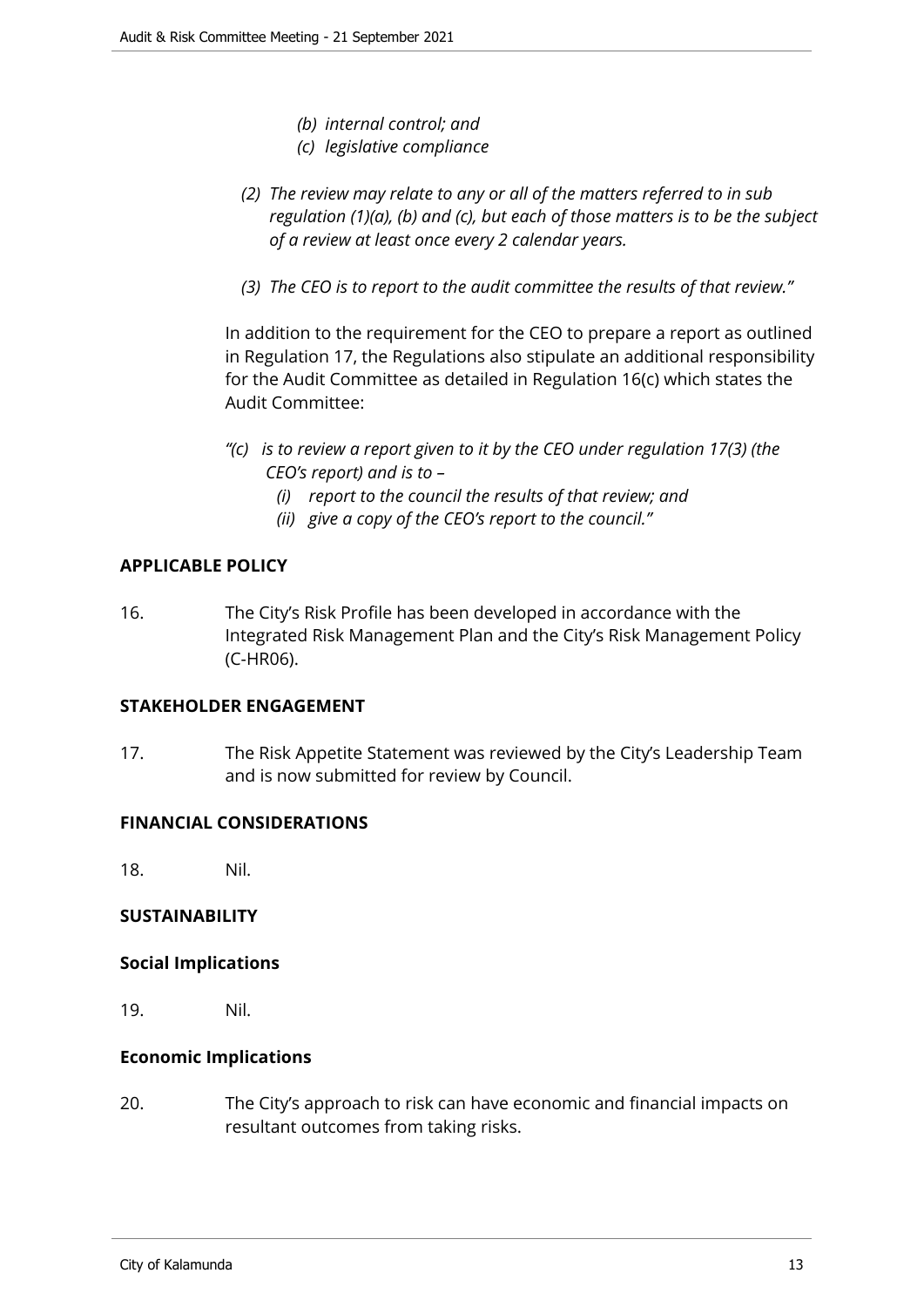#### **Environmental Implications**

21. Environmental implications of decisions taken by the City are mitigated through the Risk Management framework.

#### **RISK MANAGEMENT**

22. **Risk**: Without an effective enterprise Risk Management system, the City would not be fulfilling it its obligations of duty of care and due diligence as prescribed by the *Local Government Act 1995*.

| Consequence            | Likelihood | <b>Rating</b> |  |
|------------------------|------------|---------------|--|
| Possible               | Moderate   | Medium        |  |
| <b>Action/Strategy</b> |            |               |  |

Ensure the City has an enterprise Risk Management system in place that complies with Australian Standards and contains the following elements:

- a) Risk Appetite Statement
- b) Risk Assessment based on the Risk Policy, Risk Management Plan, risk registers and established standard; and
- c) Risk Profile reviewed quarterly by the Administration and Council.

**Risk**: The City fails to effectively manage risks impacting the delivery of objectives.

| Consequence           | Likelihood | <b>Rating</b> |
|-----------------------|------------|---------------|
| Possible              | Moderate   | Medium        |
| $h$ ction $c$ tuntomu |            |               |

**Action/Strategy**

- a) Ensure the City has an enterprise Risk Management system in place that complies with Australian Standards.
- b) Undertake a review of the City's Risk Profile by the Administration and Council on a regular basis.

#### **CONCLUSION**

23. The City's Risk Appetite Statement outlines the amount and types of risk that the City is willing to accept in order to achieve its objectives.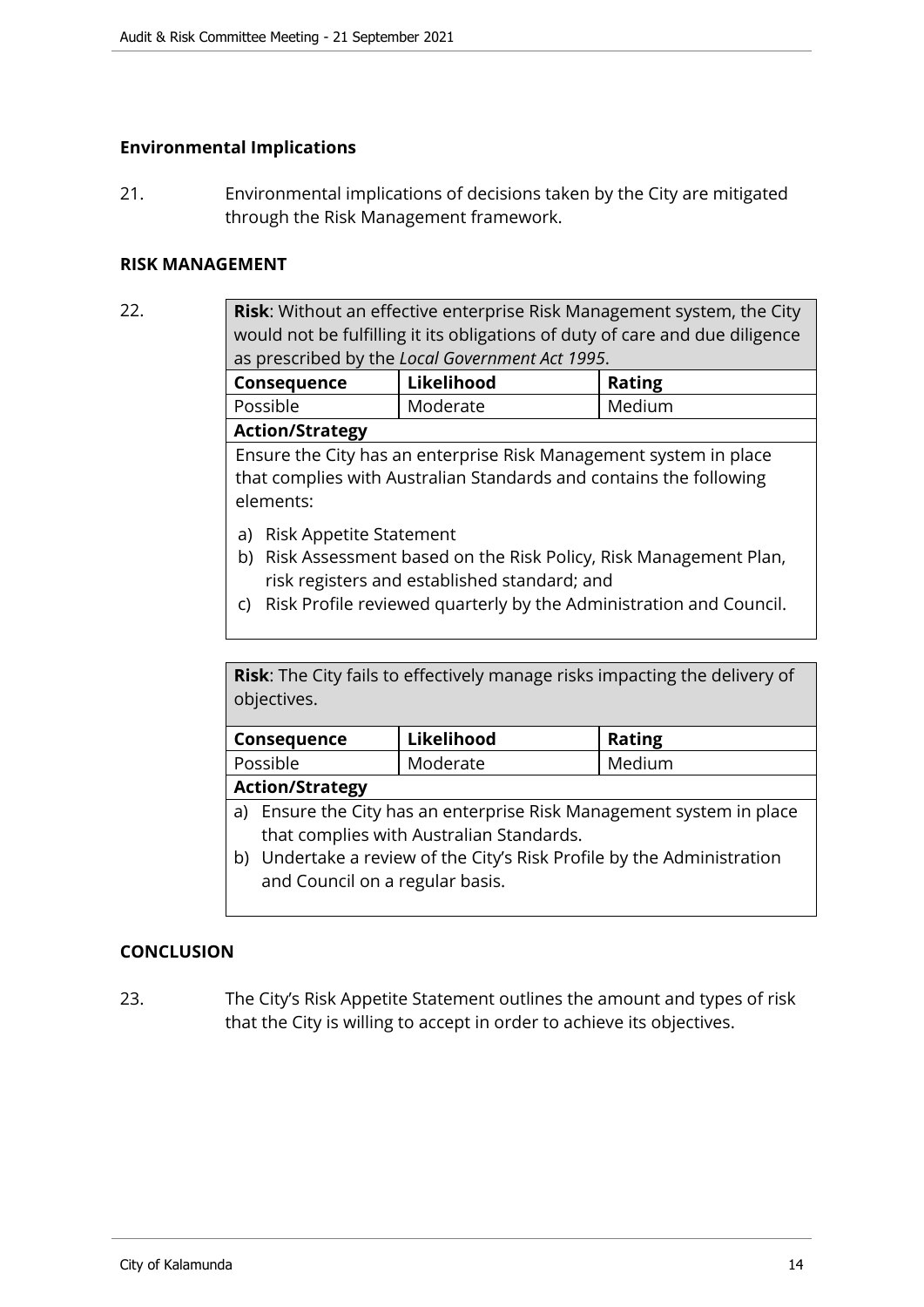24. Although the City's overall risk appetite is risk averse, the risk appetite is generally higher when it can be demonstrated that the benefits created through innovative concepts outweigh the associated risk.

#### **Voting Requirements: Simple Majority COMMITTEE RECOMMENDATION**

That Council ENDORSE the Risk Appetite Statement provided as Attachment 1 to this report.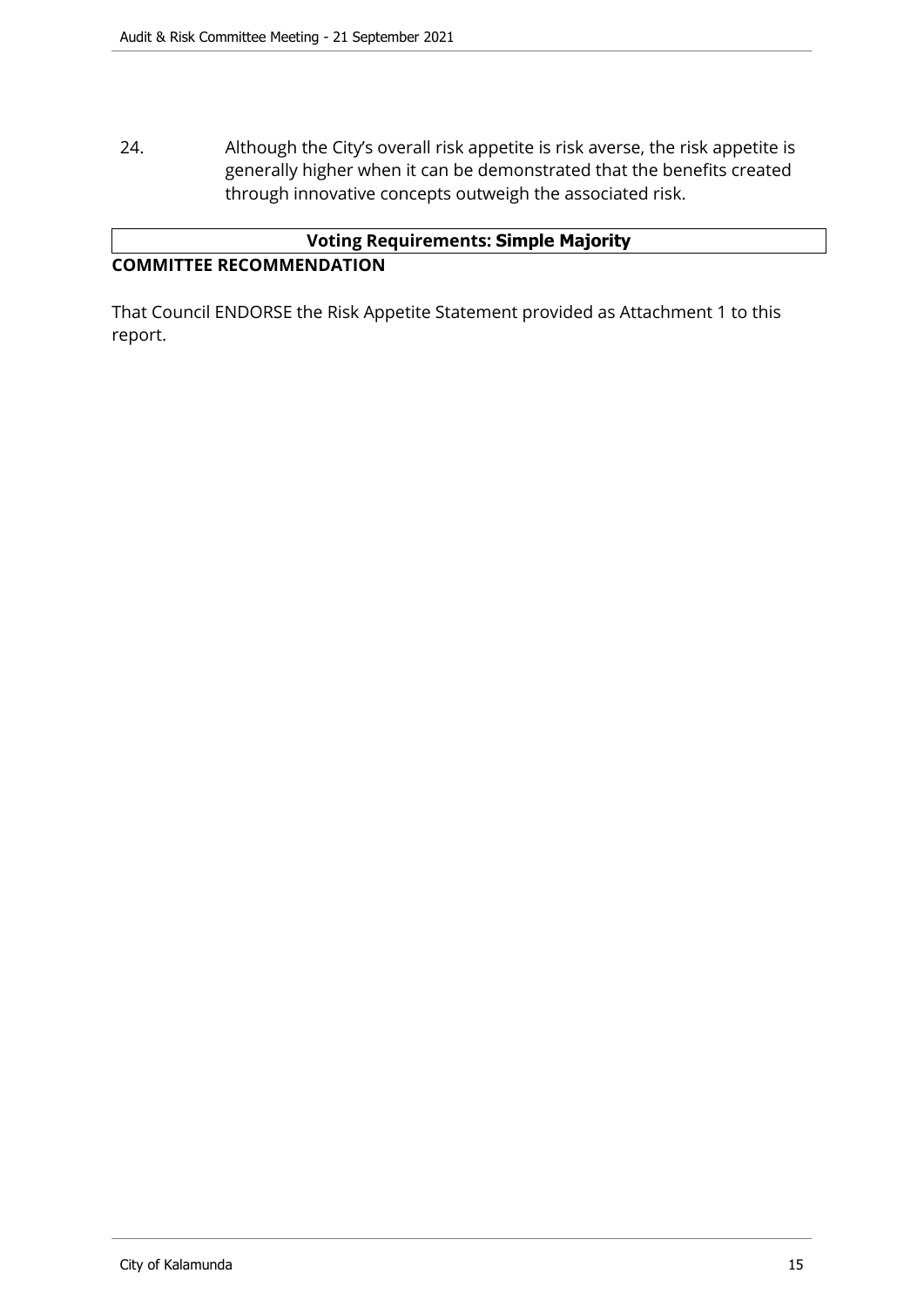#### <span id="page-15-0"></span>**9.1.2. External Audit - Interim Findings for the year ending 30 June 2021**

*Declaration of financial / conflict of interests to be recorded prior to dealing with each item.*

|           | Previous Items<br>Directorate<br><b>Business Unit</b><br>File Reference<br>Applicant<br>Owner | N/A<br>N/A                                                                                                                                  | OCM 141/2020<br><b>Corporate Services</b><br><b>Financial Services</b>                                                                                                                                                                                                                                                                                                                                                                                                                                                                                                                                                                                      |
|-----------|-----------------------------------------------------------------------------------------------|---------------------------------------------------------------------------------------------------------------------------------------------|-------------------------------------------------------------------------------------------------------------------------------------------------------------------------------------------------------------------------------------------------------------------------------------------------------------------------------------------------------------------------------------------------------------------------------------------------------------------------------------------------------------------------------------------------------------------------------------------------------------------------------------------------------------|
|           | Attachments                                                                                   | Nil                                                                                                                                         |                                                                                                                                                                                                                                                                                                                                                                                                                                                                                                                                                                                                                                                             |
|           | Confidential<br>Attachments<br><b>TYPE OF REPORT</b>                                          | 1.<br>2.<br>3.                                                                                                                              | City of Kalamunda - Planning Summary 2021<br>City of Kalamunda - Interim Audit Findings for<br>the year ending 30 June 2021<br>Reason for Confidentiality: Local Government Act<br>1995 (WA) Section 5.23 (2) (f) - "a matter that if disclosed,<br>could be reasonably expected to - (i) impair the<br>effectiveness of any lawful method or procedure for<br>preventing, detecting, investigating or dealing with any<br>contravention or possible contravention of the law; (ii)<br>endanger the security of the local government's property;<br>or (iii) prejudice the maintenance or enforcement of a<br>lawful measure for protecting public safety". |
| $\bullet$ | Advocacy                                                                                      |                                                                                                                                             | When Council is advocating on behalf of the community to<br>another level of government/body/agency                                                                                                                                                                                                                                                                                                                                                                                                                                                                                                                                                         |
| ۰         | Executive                                                                                     | When Council is undertaking its substantive role of direction<br>setting and oversight (eg accepting tenders, adopting plans<br>and budgets |                                                                                                                                                                                                                                                                                                                                                                                                                                                                                                                                                                                                                                                             |
| O         | Information                                                                                   | For Council to note                                                                                                                         |                                                                                                                                                                                                                                                                                                                                                                                                                                                                                                                                                                                                                                                             |
|           | Legislative                                                                                   |                                                                                                                                             | Includes adopting Local Laws, Town Planning Schemes and<br>Policies. When Council determines a matter that directly<br>impacts a person's rights and interests where the principles of<br>natural justice apply. Examples include town planning<br>applications, building licences, other permits or licences<br>issued under other Legislation or matters that could be<br>subject to appeal to the State Administrative Tribunal                                                                                                                                                                                                                          |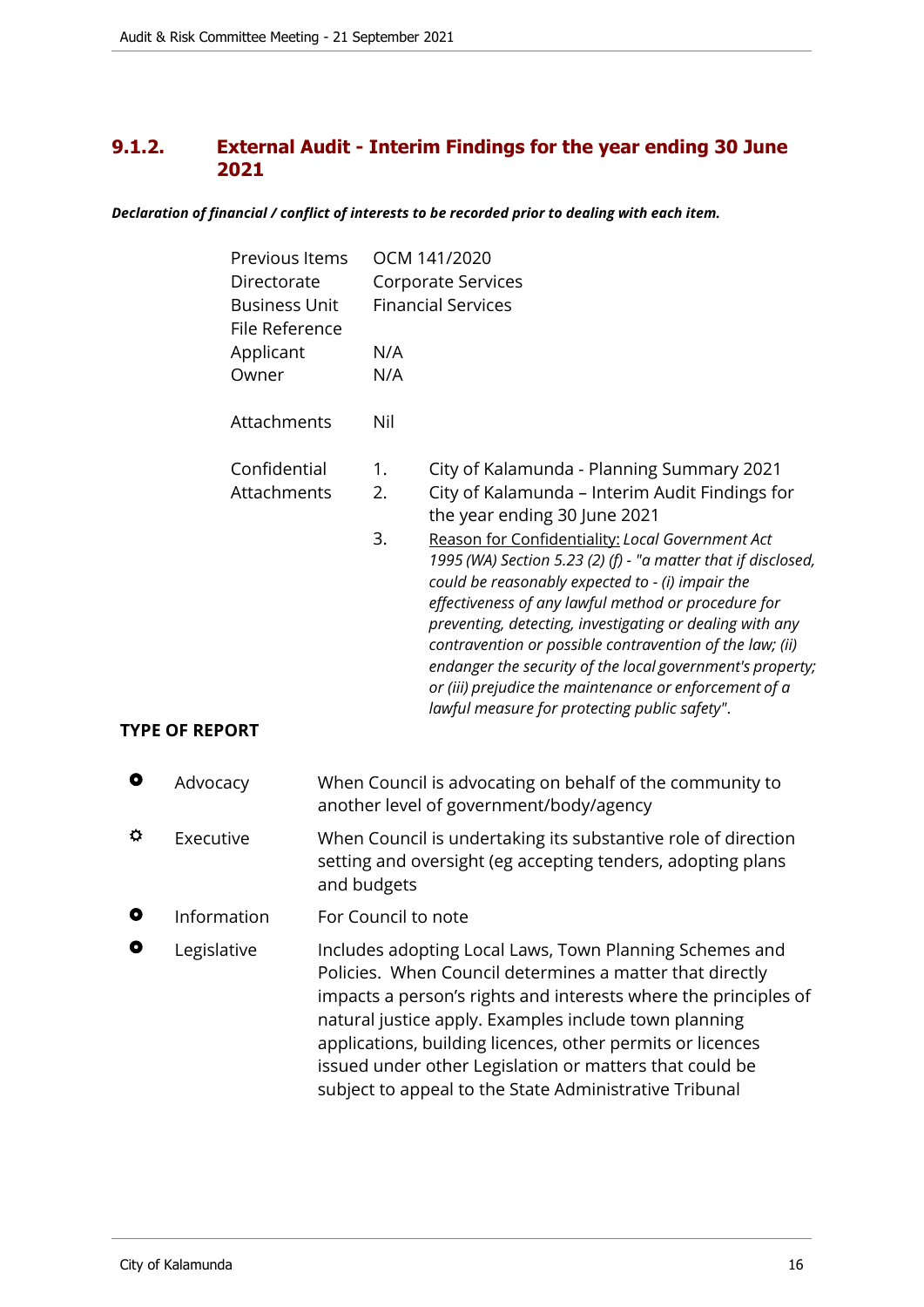#### **STRATEGIC PLANNING ALIGNMENT**

*Kalamunda Advancing Strategic Community Plan to 2027*

**Priority 4: Kalamunda Leads**

**Objective 4.1** - To provide leadership through transparent governance. *Strategy 4.1.1* - Provide good governance.

#### **EXECUTIVE SUMMARY**

- 1. The purpose of this report is to provide Council with the findings of the Interim Audit undertaken by the Office of the Auditor General for the 2020/21 financial year (Confidential Attachment 2).
- 2. The Interim Audit for the financial year ending 30 June 2021 was undertaken by the Office of the Auditor General, in accordance with the audit planning document (Confidential Attachment 1).
- 3. It is recommended that Council accepts the 2020/2021 Interim Audit Report. (Confidential Attachment 2).

#### **BACKGROUND**

- 4. On 28 October 2017, the Local Government Amendment (Auditing) Act 2017 was proclaimed, giving the Auditor General the mandate to audit Western Australia's 139 local governments and 9 regional councils.
- 5. The Act allowed the Auditor General to conduct performance audits of local government entities from 28 October 2017 either themselves or by engaging external audit consultants. From the 2018/2019 financial year onwards, the City's audit was performed by directly the Office of the Auditor General (OAG).

#### **DETAILS AND ANALYSIS**

- 6. The OAG prepared an audit plan (Confidential Attachment 1) for their approach to the audit of the annual financial report for the year ending 30 June 2021, and in summary included the following:
	- (a) Introduction
	- (b) Audit Approach
	- (c) Significant Risks and Other Audit Issues
	- (d) Audit Emphasis and Significant Account Balances
	- (e) Internal Audit
	- (f) Management Representation Letter
	- (g) Related Entities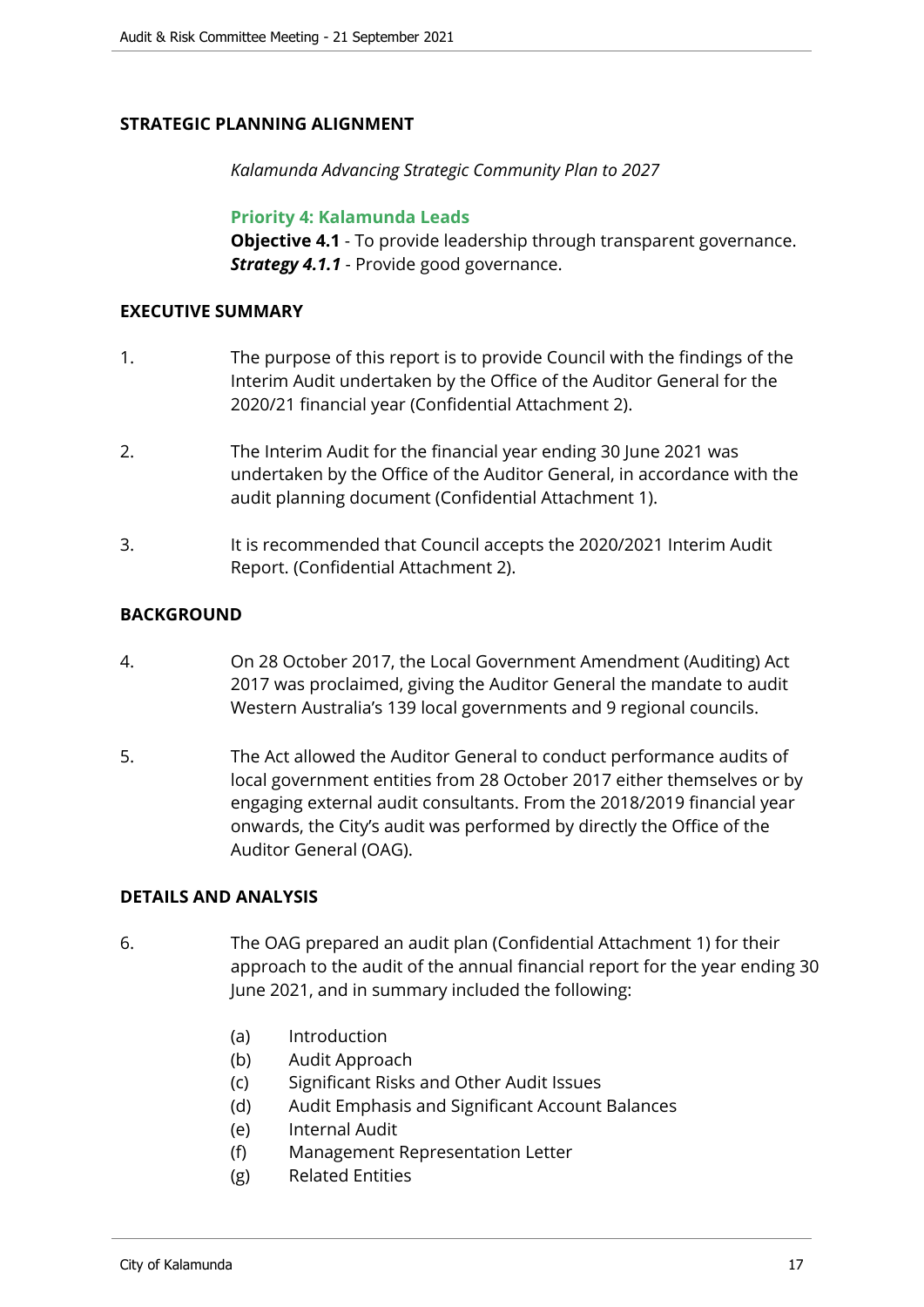- (h) Reporting Protocols
- (i) Proposed Audit Schedule
- (j) Specific Audit Requirements
- (k) Audit Fee
- (l) Audit Team
- (m) Other Audit Activities
- 7. In May 2021, City staff met with relevant officers from the OAG, to discuss the audit plan. The interim audit field work was carried out from 17 May 2021 to 4 June 2021, with Confidential Attachment 2 being the outcome of the interim audit.
- 8. The OAG identified one finding as part of the interim audit rated as a moderate risk as detailed in Confidential Attachment 2. In summary the finding was rated as a moderate risk relating to the City's implementation of Audit recommendations regarding the review of the City's systems and procedures. Essentially OAG are of the view that all recommendations should be implemented within the Audit year.
- 9. The City ensured that all compliance matters were implemented in a timely fashion and remaining matters will be implemented by June 2022.
- 10. The final component of the fieldwork for the 2020/2021 financial year's audit of the annual financial report will be conducted during October 2021, with the final results brought to an Audit and Risk Committee Meeting once available.

#### **APPLICABLE LAW**

- 11. Sections 6.4, 7.9, 7.12A of the *Local Government Act 1995* and *Local Government Amendment (Auditing) Act 2017*.
- 12. Regulation 51 of the *Local Government (Financial Management) Regulations 1996.*

#### **APPLICABLE POLICY**

13. There are no policy implications.

#### **STAKEHOLDER ENGAGEMENT**

14. The Administration worked closely with the Auditors throughout the Audit process.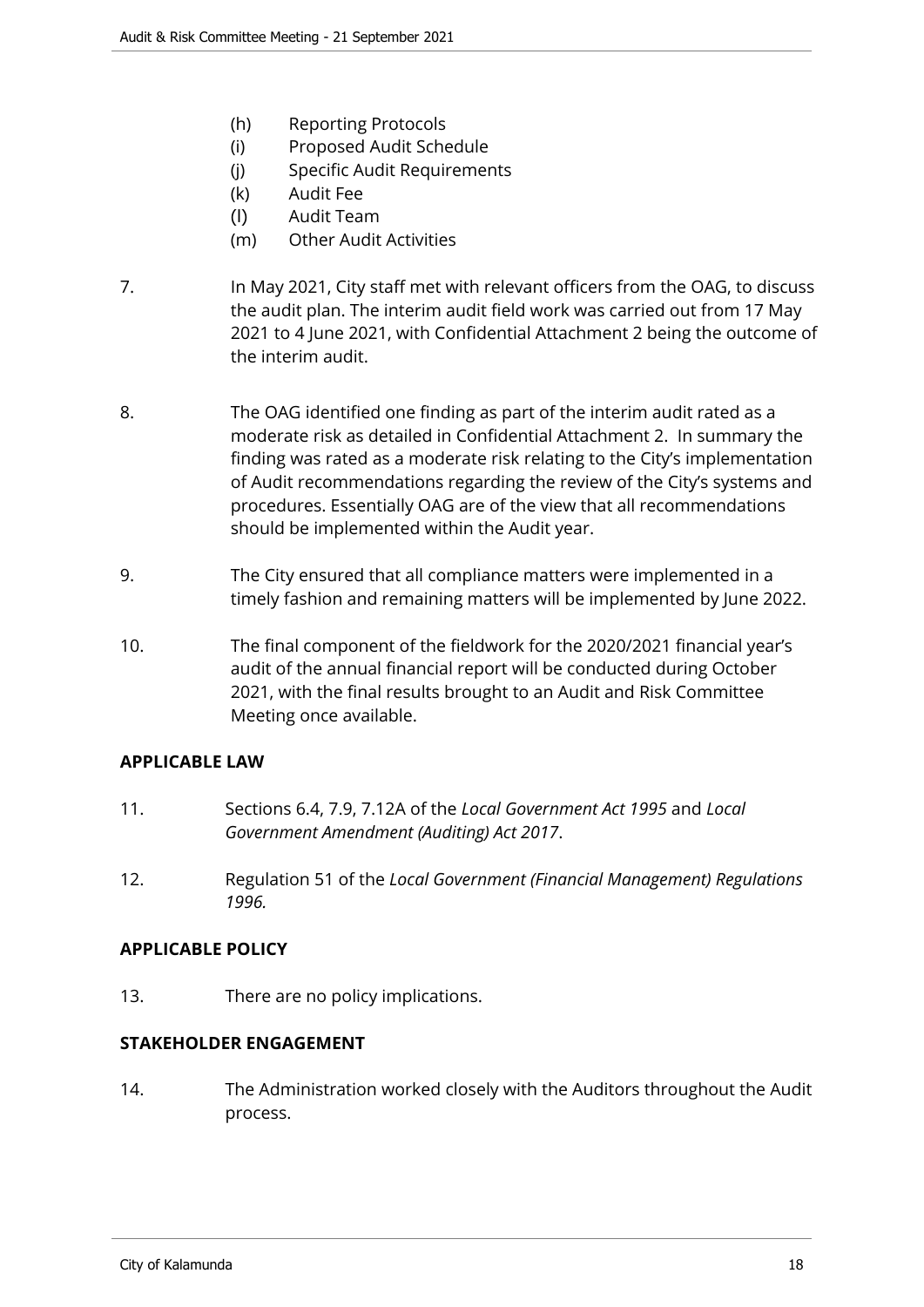#### **FINANCIAL CONSIDERATIONS**

15. The 2020/2021 Budget included a provision for the cost of having the accounts and the Annual Financial Report audited by an externally appointed registered auditor.

#### **SUSTAINABILITY**

#### **Social Implications**

16. Nil.

#### **Economic Implications**

17. Nil.

#### **Environmental Implications**

18. Nil.

#### **RISK MANAGEMENT**

19. **Risk**: Issues identified in the interim audit report are not rectified leading to breakdown of controls.

| Consequence                                   | Likelihood | <b>Rating</b> |  |  |  |
|-----------------------------------------------|------------|---------------|--|--|--|
| Significant                                   | Unlikely   | Medium        |  |  |  |
| <b>Action/Strategy</b>                        |            |               |  |  |  |
| Employ qualified suitably skilled staff.      |            |               |  |  |  |
| Maintain controls and compliance with policy. |            |               |  |  |  |
| Ensure an effective internal audit program.   |            |               |  |  |  |
| Management oversight.                         |            |               |  |  |  |

#### **CONCLUSION**

20. The interim audit field work was carried out in accordance with the audit plan prepared by OAG during May 2021.

One item was identified during audit field with a moderate risk rating.

#### **Voting Requirements: Simple Majority**

#### **RECOMMENDATION**

That Council ACCEPT the findings of the Interim Audit undertaken in May 2021 for the financial year ending 30 June 2021 as shown as Confidential Attachment 2 to this report.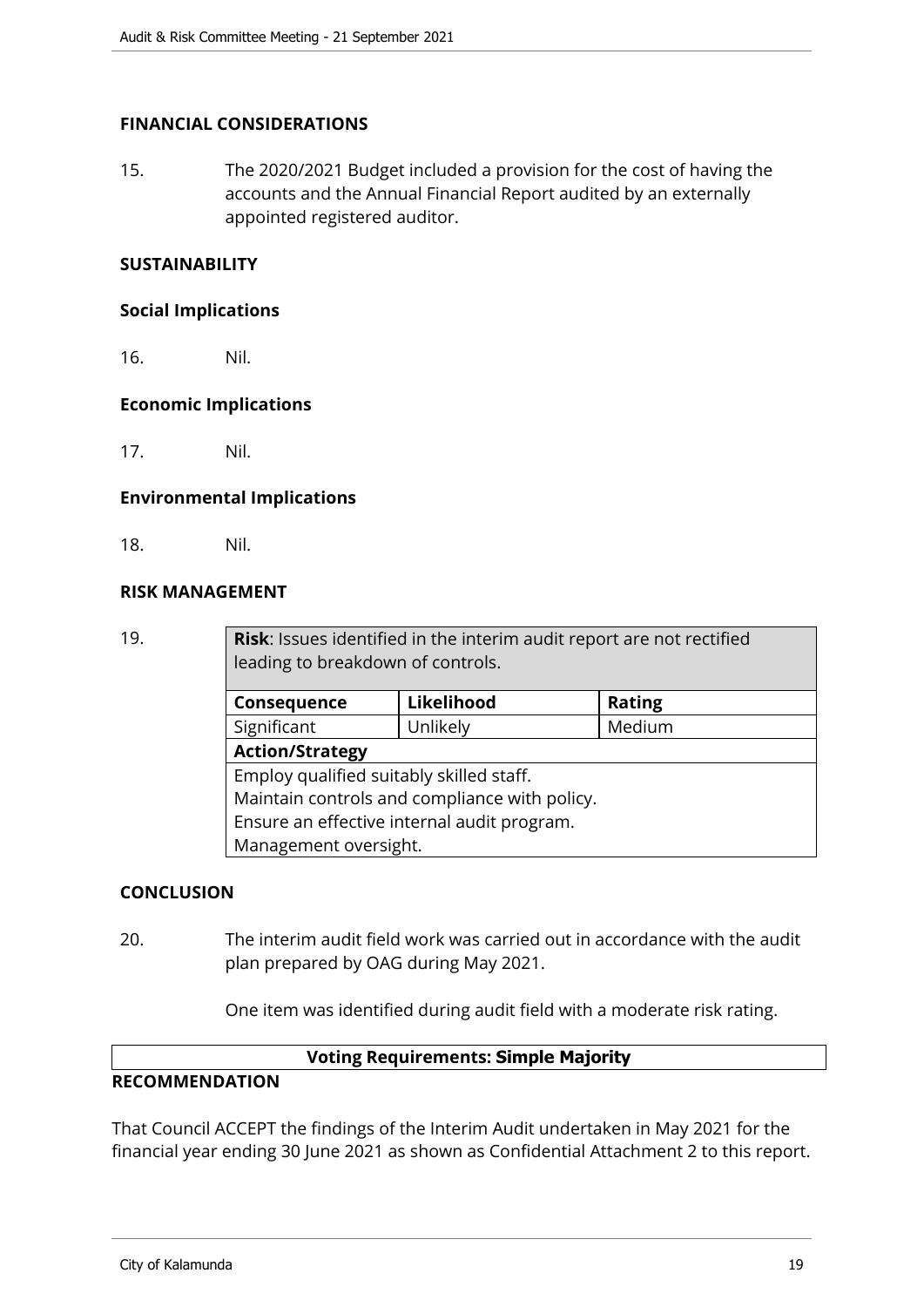# <span id="page-19-0"></span>**9.1.3. Internal Audit Plan 2021-2023**

*Declaration of financial / conflict of interests to be recorded prior to dealing with each item.*

| Previous Items              | OCM 141/2020                                                                                                                                                                                                                                                                                                                                                                                                                                                                                                                                                                                               |
|-----------------------------|------------------------------------------------------------------------------------------------------------------------------------------------------------------------------------------------------------------------------------------------------------------------------------------------------------------------------------------------------------------------------------------------------------------------------------------------------------------------------------------------------------------------------------------------------------------------------------------------------------|
| Directorate                 | Corporate Services                                                                                                                                                                                                                                                                                                                                                                                                                                                                                                                                                                                         |
| Business Unit               | Corporate Services                                                                                                                                                                                                                                                                                                                                                                                                                                                                                                                                                                                         |
| File Reference              |                                                                                                                                                                                                                                                                                                                                                                                                                                                                                                                                                                                                            |
| Applicant                   | N/A                                                                                                                                                                                                                                                                                                                                                                                                                                                                                                                                                                                                        |
| Owner                       | N/A                                                                                                                                                                                                                                                                                                                                                                                                                                                                                                                                                                                                        |
| Attachments                 | Nil                                                                                                                                                                                                                                                                                                                                                                                                                                                                                                                                                                                                        |
| Confidential<br>Attachments | Internal Audit Charter<br>1.<br>Strategic Internal Audit Plan 2021-2023<br>2.<br>Reason for Confidentiality: Local Government Act 1995 (WA)<br>Section 5.23 (2) (f) - "a matter that if disclosed, could be<br>reasonably expected to - (i) impair the effectiveness of any lawful<br>method or procedure for preventing, detecting, investigating or<br>dealing with any contravention or possible contravention of the<br>law; (ii) endanger the security of the local government's property;<br>or (iii) prejudice the maintenance or enforcement of a lawful<br>measure for protecting public safety". |

## **TYPE OF REPORT**

| ♦         | Advocacy    | When Council is advocating on behalf of the community to<br>another level of government/body/agency                                                                                                                                                                                                                                                                                                                                |
|-----------|-------------|------------------------------------------------------------------------------------------------------------------------------------------------------------------------------------------------------------------------------------------------------------------------------------------------------------------------------------------------------------------------------------------------------------------------------------|
| O         | Executive   | When Council is undertaking its substantive role of direction<br>setting and oversight (eg accepting tenders, adopting plans<br>and budgets                                                                                                                                                                                                                                                                                        |
| $\bullet$ | Information | For Council to note                                                                                                                                                                                                                                                                                                                                                                                                                |
| O         | Legislative | Includes adopting Local Laws, Town Planning Schemes and<br>Policies. When Council determines a matter that directly<br>impacts a person's rights and interests where the principles of<br>natural justice apply. Examples include town planning<br>applications, building licences, other permits or licences<br>issued under other Legislation or matters that could be<br>subject to appeal to the State Administrative Tribunal |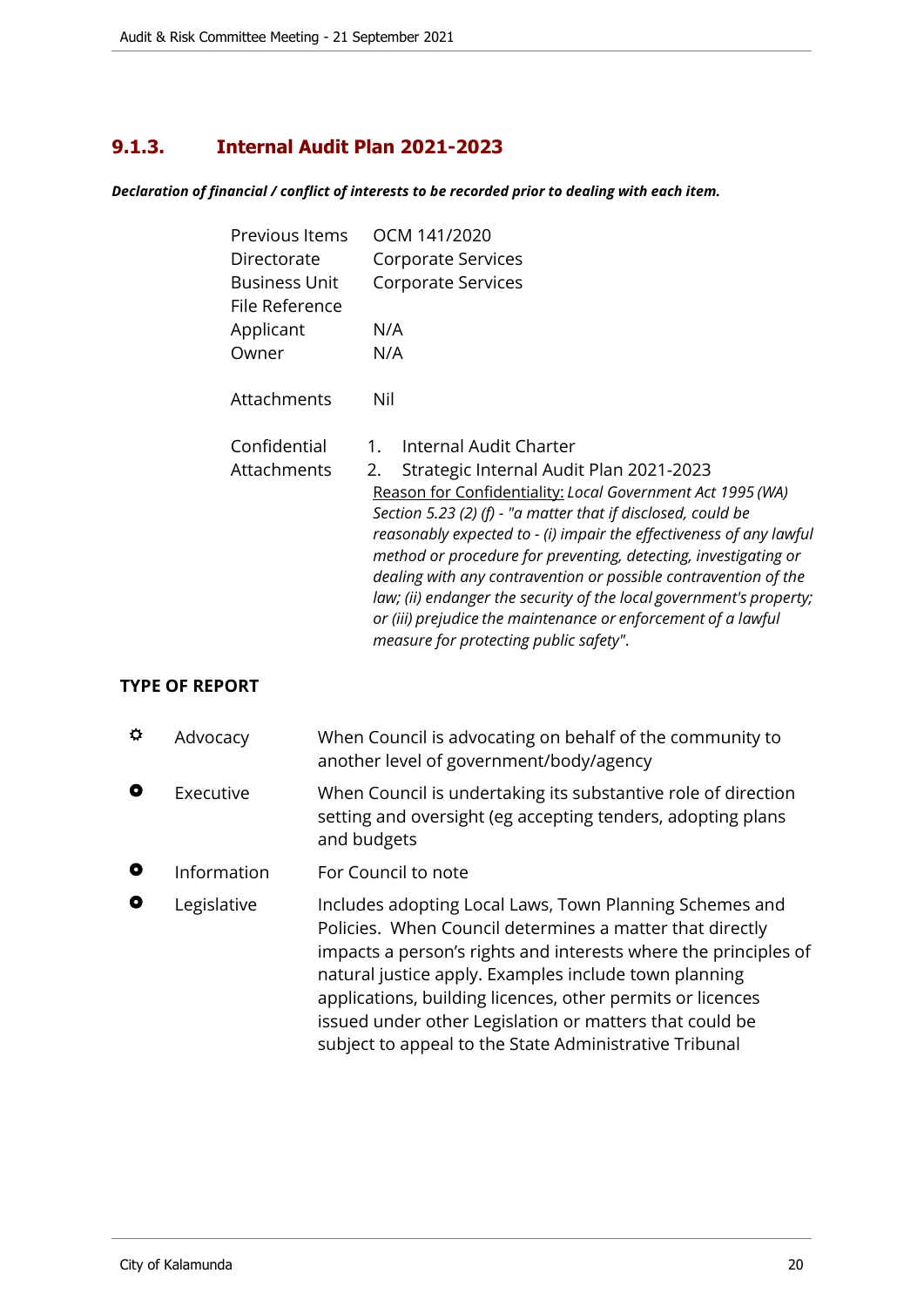#### **STRATEGIC PLANNING ALIGNMENT**

*Kalamunda Advancing Strategic Community Plan to 2031*

**Priority 4: Kalamunda Leads**

**Objective 4.1** - To provide leadership through transparent governance. *Strategy 4.1.1* - Provide good governance.

#### **EXECUTIVE SUMMARY**

- 1. The purpose of this report is to provide Council with the Internal Audit Charter and the proposed Strategic Internal Audit Plan for 2021 to 2023.
- 2. It is recommended that Council:
	- a) ENDORSE the Internal Audit Charter (Confidential Attachment 1).
	- b) ENDORSE the Strategic Internal Audit Plan for 2021 to 2023 (Confidential Attachment 2).
	- c) NOTE that a review will be conducted of the Strategic Internal Audit Plan 2021-2023 and changes brought to the Audit and Risk Committee for endorsement.

#### **BACKGROUND**

- 3. William Buck has been appointed as the Internal Auditor for the City after a recent tender process. In accordance with the Tender Document, William Buck has prepared a Draft Strategic 3 Year Internal Audit Plan.
- 4. The first priorities for the Internal Auditors were to prepare a Draft Audit Charter and to review the City's Audit Plan.
- 5. The City has held initial meetings with the Internal Auditors, providing them with details of previous audit work, copies of the City's Integrated Risk Management Plan so as to assist them in their audit planning.

#### **DETAILS AND ANALYSIS**

6. According to the Institute of Internal Auditors, the purpose of an Internal Audit Charter is to provide the organisation with a blueprint for how internal audit will operate and helps the governing body to signal the value it places on internal audit's independence. Attachment 1 is the City of Kalamunda's Internal Audit Charter for Council endorsement.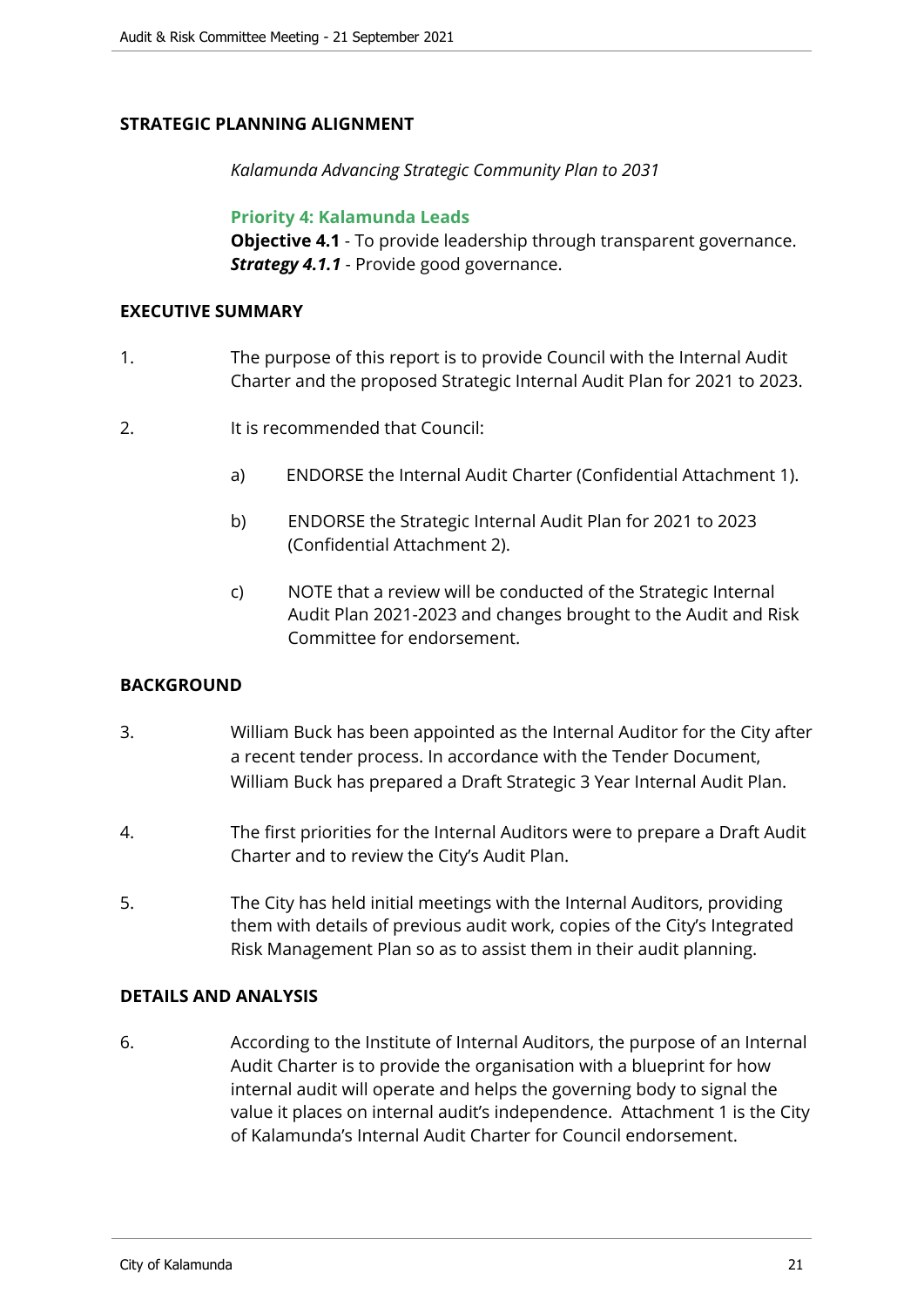- 7. The Strategic Internal Audit Plan 2021-2023 (SIAP) (Attachment 2) sets out the scope of the planned work to be undertaken by the Internal Auditor for the City for the following three financial years. The SIAP was developed based on consideration of the following:
	- a) The previous 3-year Internal Audit topics conducted by the City of Kalamunda previous Internal Auditors;
	- b) The latest updated Risks noted in the City's Risk Registers provided;
	- c) The City's efforts made in lowering and/or mitigating key operational risks identified in their risk registers;
	- d) Consideration of emerging risks during the 2020 and 2021 financial years (for example COVID-19 and Cyber Security, etc);
	- e) Action Items and known shortcomings identified in the City of Kalamunda audit log;
	- f) Recently completed internal audits and other reviews by external auditors (Office of the Auditor-General) and other service providers;
	- g) Other areas suggested by the Office of the Auditor-General in the Western Australian Public Sector Audit Committees – Better Practice Guide.
- 8. Broadly, Internal Audit reviews are focused on:
	- a) Compliance Audits: which concentrate primarily on the entity's (or their suppliers') compliance with legislation, regulations, directions, policies, plans, and procedures.
	- b) Financial Audits: These are concerned with practices and activities relating to the accounting and reporting of financial transactions including budget commitments, approvals, and the receipt and disbursement of funds, as well as the reliability and integrity of financial information and the safeguarding of the assets.
	- c) Performance (Operational) Audits: these audits focus on all or a part of an entity's activities to assess the economy, efficiency, and effectiveness and typicall include reviews on:
		- i. the adequacy of an internal control structure or specific internal controls to ensure due regard for economy and effectiveness;
		- ii. the extent to which resources have been managed economically and efficiently; and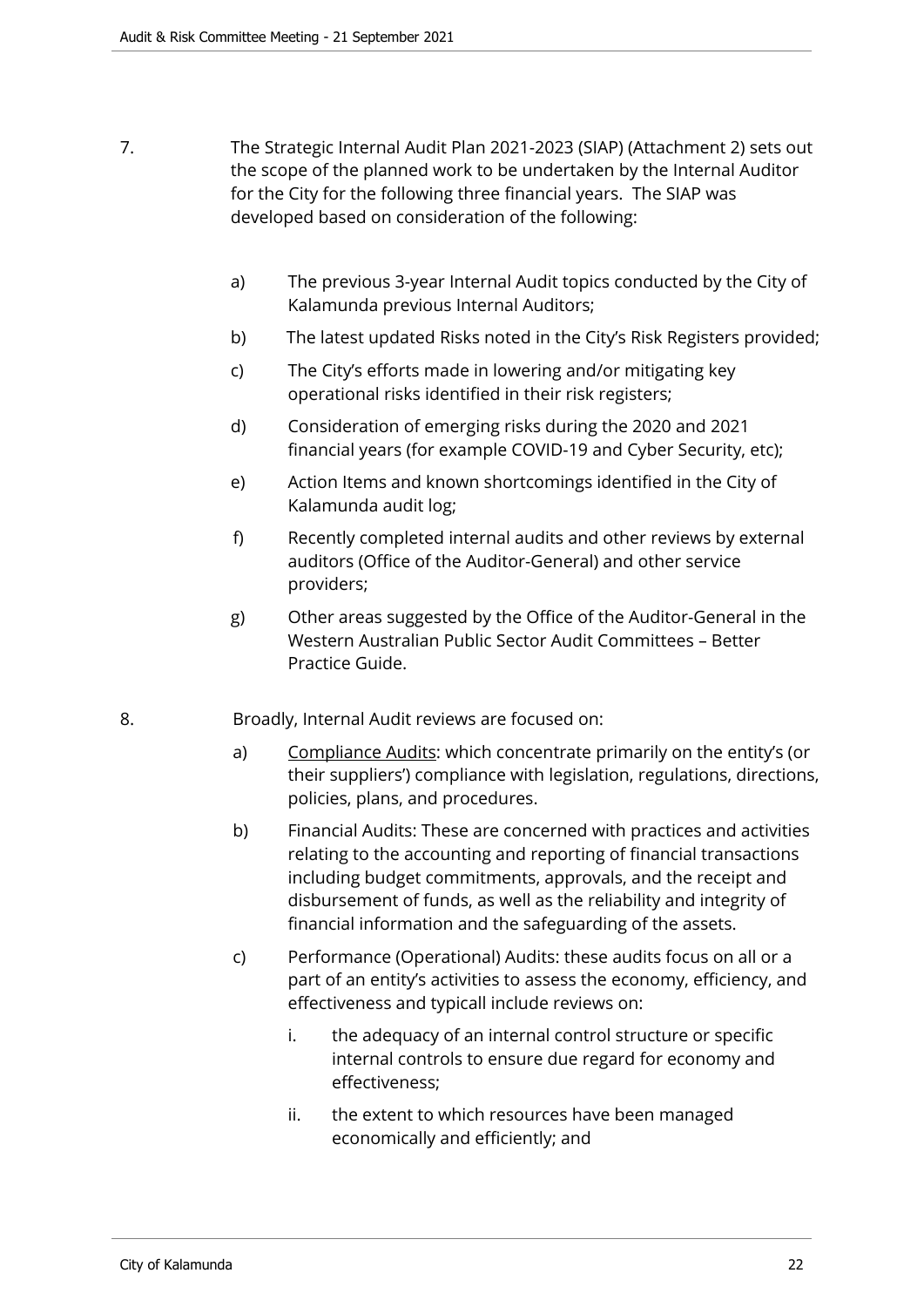- iii. the extent to which activities have been effective in achieving organisational objectives.
- 9. The SIAP has also identified a number of additional audits that are not currently with the budget. It is proposed that these areas are excluded from the initial Plan with the intent to review and consider for future inclusion according to the risk environment. These changes will be brought to the Audit and Risk Committee for endorsement.

#### **APPLICABLE LAW**

10. *Local Government Act 1995. Local Government (Financial Management) Regulations 1996. Local Government (Audit) Regulations 1996.*

#### **APPLICABLE POLICY**

11. Nil.

#### **STAKEHOLDER ENGAGEMENT**

#### **Internal Referrals**

12. The Executive Management Team has undertaken a review of the SIAP.

#### **External Referrals**

13. William Buck.

#### **FINANCIAL CONSIDERATIONS**

14. A total of 535 audit hours are included within the 2021/2022 Budget as per the contract with William Buck.

#### **SUSTAINABILITY**

#### **Social Implications**

15. Nil.

#### **Economic Implications**

16. Nil.

#### **Environmental Implications**

17. Nil.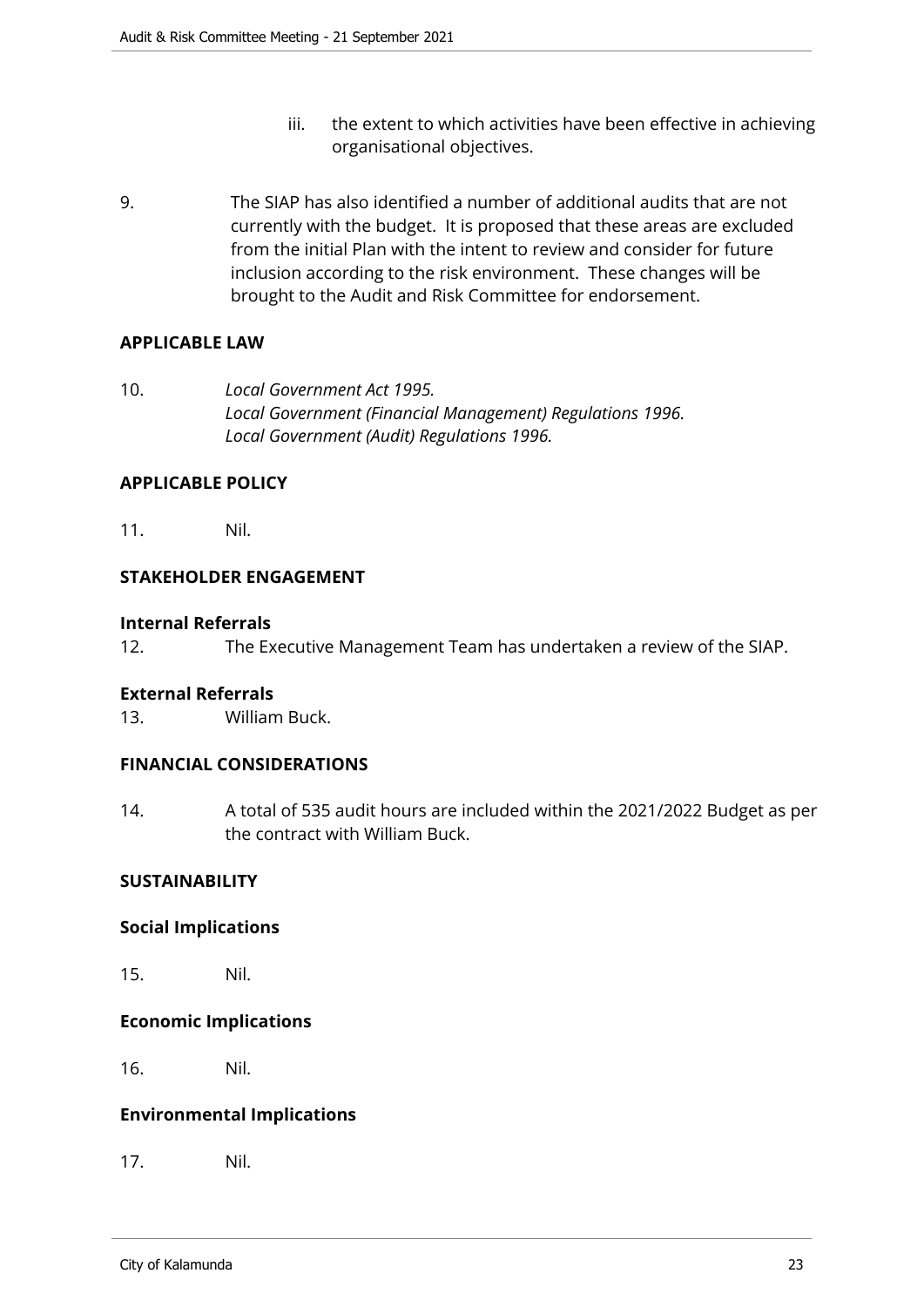#### **RISK MANAGEMENT**

| 18. | Risk: The City's internal auditing process does not comply with<br>Regulation 5(2)(c) of the Local Government (Financial Management)<br>Regulations 1996. |            |               |  |  |
|-----|-----------------------------------------------------------------------------------------------------------------------------------------------------------|------------|---------------|--|--|
|     | Consequence                                                                                                                                               | Likelihood | <b>Rating</b> |  |  |
|     | Unlikely                                                                                                                                                  | Moderate   | Low           |  |  |
|     | <b>Action/Strategy</b>                                                                                                                                    |            |               |  |  |
|     | Implementation of the three-year Strategic Internal Audit Plan 2021-                                                                                      |            |               |  |  |
|     | 2023 meets the requirements to comply with the regulation.                                                                                                |            |               |  |  |

19. **Risk**: The audit fails to identify material deficiencies in processes and systems

| Consequence                                                              | Likelihood | <b>Rating</b> |  |  |
|--------------------------------------------------------------------------|------------|---------------|--|--|
| Unlikely                                                                 | Moderate   | Low           |  |  |
| <b>Action/Strategy</b>                                                   |            |               |  |  |
| Ensure audit planning is informed in consultation with key stakeholders. |            |               |  |  |
| Ensure audit planning is informed by the City's Strategic Risk Profile   |            |               |  |  |
|                                                                          |            |               |  |  |

#### **CONCLUSION**

- 20. The SIAP includes a review of risk management, internal control, and legislative compliance. It will meet the four-year review requirement under regulation 5(2)(c) of the *Local Government (Financial Management) Regulation 1996* and the two-year review under Regulation 17 of the *Local Government (Audit) Regulations* 1996.
- 21. The City is firmly committed to the implementation of the SIAP in order to ensure legislative compliance, maintenance of the integrity of financial reporting, and reviewing the City's efficiency and effectiveness across business units.

| <b>Voting Requirements: Simple Majority</b> |  |
|---------------------------------------------|--|
|                                             |  |

## **RECOMMENDATION**

That Council:

- 1. ENDORSE the Internal Audit Charter (Confidential Attachment 1).
- 2. ENDORSE the Strategic Internal Audit Plan for 2021 to 2023 (Confidential Attachment 2).
- 3. NOTE that a review will be conducted of the Strategic Internal Audit Plan 2021- 2023 and changes brought to the Audit and Risk Committee for endorsement.